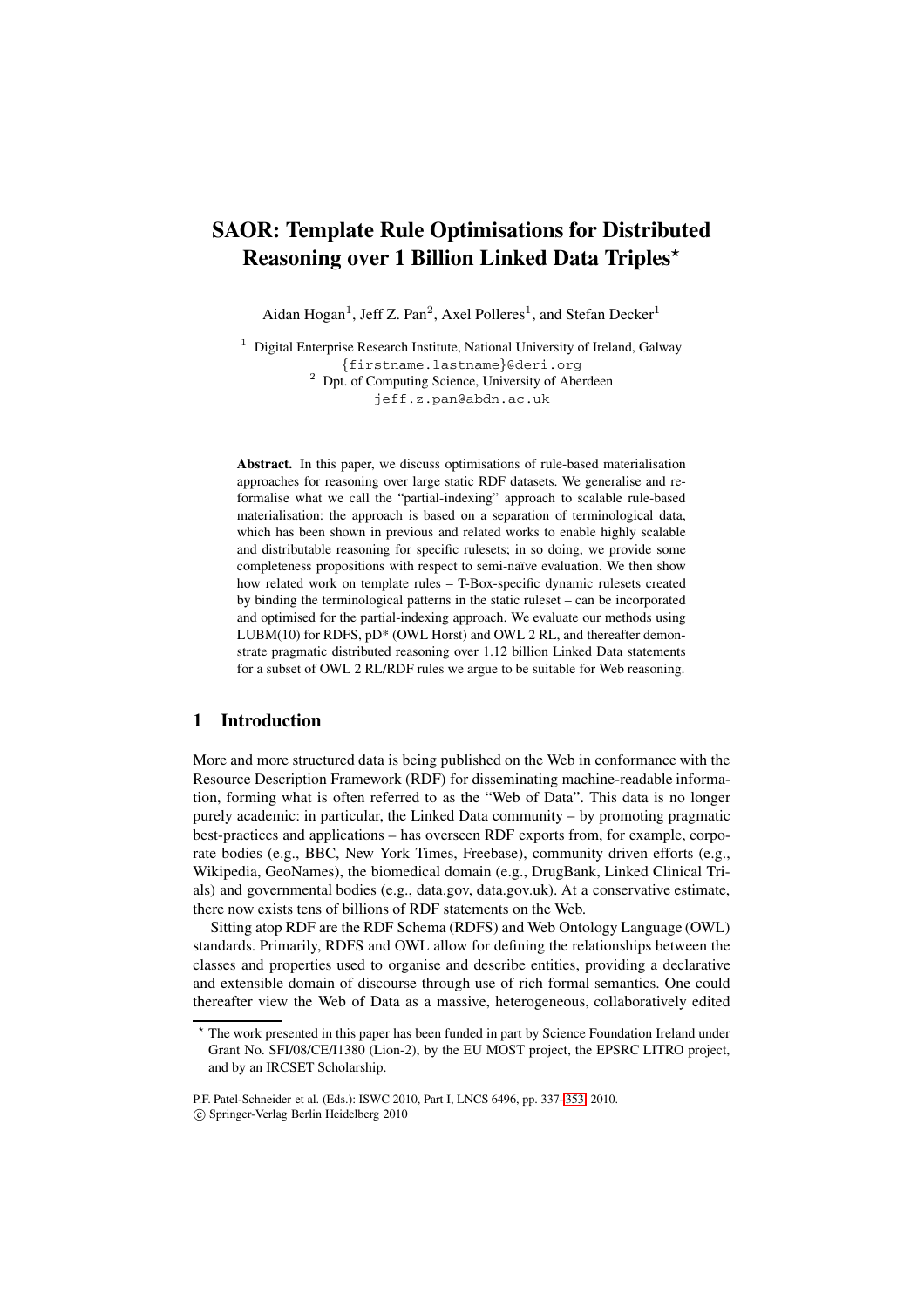knowledge-base amenable for reasoning: however, the prospect of applying reasoning over (even subsets of) the Web of Data raises unique challenges, the most obvious of which are the need for scale, and tolerance to noisy, conflicting and impudent data [\[6\]](#page-16-1).

Inspired by requirements for the Semantic Web Search Engine (SWSE) project [\[9\]](#page-16-2) – which aims to offer search and browsing over Linked Data – in previous work we investigated pragmatic and scalable reasoning for Web data through work on the Scalable Authoritative OWL Reasoner (SAOR) [\[7,](#page-16-3)[8\]](#page-16-4); we discussed the formulation and suitability of a set of rules inspired by  $pD^*$  [\[16\]](#page-16-5) for materialisation over Web data. We gave particular focus to scalability and Web tolerance showing that by abandoning completeness, materialisation over a diverse Web dataset – in the order of a billion statements – is entirely feasible wrt. a significant fragment of OWL semantics. From the scalability perspective, we introduced a partial-indexing approach based on a separation of terminological data from assertional data in our rule execution model: terminological data – the most frequently accessed segment of the knowledge base for reasoning which in our scenario represents only a small fraction of the overall data [\[8\]](#page-16-4) – is stored and indexed in-memory for fast access, whereas the bulk of (assertional) data is processed by file-scans. Related approaches have since appeared in the literature which use a separation of terminological data for applying distributed RDFS and pD\* reasoning over datasets containing hundreds of millions, billions and hundreds of billions of statements [\[19](#page-16-6)[,18,](#page-16-7)[17\]](#page-16-8). However, each of these approaches has discussed completeness and implementation/optimisation based on the specific ruleset at hand.

In this paper, we reformulate the partial-indexing approach – generalising to arbitrary rulesets – and discuss when it is (i) complete with respect to standard rule closure; and (ii) appropriate and scalable. We then introduce generic optimisations based on "template rules" – where terminological data is bound by the rules prior to accessing the A-Box – and provide some initial evaluation over a small LUBM dataset for RDFS, pD\*, and OWL 2 RL/RDF. Thereafter, we look to apply our optimisations for scalable and distributed Linked Data reasoning, initially reintroducing our *authoritative reasoning* algorithm which incorporates provenance, detailing distribution of our approach, and then providing evaluation for reasoning over 1.12b Web triples.

# **2 Preliminaries**

Before we continue, we briefly introduce some concepts prevalent throughout the paper. We use notation and nomenclature as is popular in the literature (cf. [\[4,](#page-16-9)[8\]](#page-16-4)). Herein, we denote infinite sets by **S** and corresponding finite subsets by S.

## **2.1 RDF and Rules**

*RDF Constant.* Given the set of URI references **U**, the set of blank nodes **B**, and the set of literals **L**, the set of *RDF constants* is denoted by  $C := U \cup B \cup L$ .

*RDF Triple.* A triple  $t := (s, p, o) \in (\mathbf{U} \cup \mathbf{B}) \times \mathbf{U} \times \mathbf{C}$  is called an *RDF triple*, where *s* is called subject, *p* predicate, and *o* object. A triple  $t := (s, p, o) \in \mathbf{G}, \mathbf{G} := \mathbf{C} \times \mathbf{C} \times \mathbf{C}$  is called a *generalised triple*, which allows any RDF constant in any triple position: hence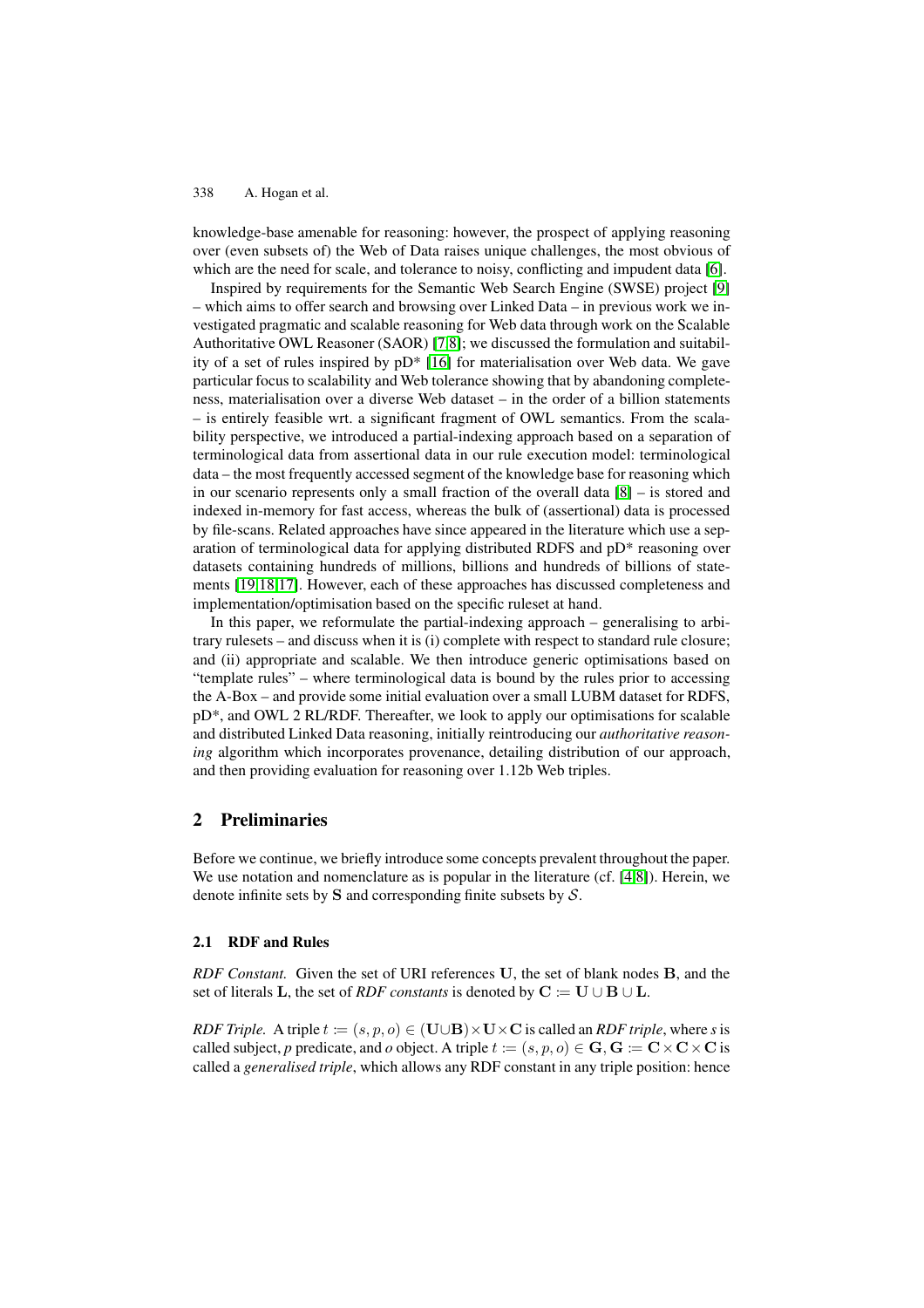forth, we assume generalised triples [\[2\]](#page-16-10). We call a finite set of triples  $\mathcal{G} \subset \mathbf{G}$  a *graph*. (For brevity, we sometimes use  $r:$  for the RDFS namespace,  $\circ:$  for OWL namespace, and  $f$ : for the well-known FOAF namespace; we use 'a' as a shortcut for  $rdf$ :  $type$ )

*Triple Pattern, Basic Graph Pattern.* A *triple pattern* is a generalised triple where variables from the set **V** are allowed; i.e.:  $t^v := (s^v, p^v, o^v) \in \mathbf{G}^V, \mathbf{G}^V := (\mathbf{C} \cup \mathbf{V}) \times (\mathbf{C} \cup \mathbf{V})$ **V**) × (**C** ∪ **V**). We call a set (to be read as conjunction) of triple patterns  $\mathcal{G}^V \subset \mathbf{G}^V$  a *basic graph pattern*. We denote the set of variables in graph pattern  $G^V$  by  $V(G^V)$ .

*Variable Bindings.* Let **M** be the set of endomorphic *variable binding mappings* **V** ∪ **C** → **V** ∪ **C** which map every constant  $c \in$  **C** to itself and every variable  $v \in$  **V** to an element of the set  $C \cup V$ . A triple *t* is a *binding* of a triple pattern  $t^v := (s^v, p^v,$  $\varphi$ <sup>v</sup>) iff there exists  $\mu \in M$ , such that  $t = \mu(t^v) = (\mu(s^v), \mu(p^v), \mu(o^v))$ . A graph G is a binding of a graph pattern  $\mathcal{G}^{\mathbf{V}}$  iff there exists a mapping  $\mu \in \mathbf{M}$  such that  $\bigcup_{t^v \in \mathcal{G}^V} \mu(t^v) = \mathcal{G}$ ; we use the shorthand  $\mu(\mathcal{G}^V) = \mathcal{G}$ . We use  $\mathbf{M}(\mathcal{G}^V, \mathcal{G}) := \{\mu \mid$  $\mu(\mathcal{G}^{\mathbf{V}}) \subseteq \mathcal{G}, \mu(v) = v$  if  $v \notin \mathbf{V}(\mathcal{G}^{\mathbf{V}})$  to denote the set of variable binding mappings for graph pattern  $\mathcal{G}^{\mathbf{V}}$  in graph  $\mathcal G$  which map variables outside  $\mathcal{G}^{\mathbf{V}}$  to themselves.

*Inference Rule.* We define an *inference rule* r as the pair  $(Anter, Con_r)$ , where the *antecedent* (or *body*)  $\mathcal{A}$ *nte<sub>r</sub>*  $\subset$  **G**<sup>**V**</sup> and the *consequent* (or *head*)  $\mathcal{C}$ *on<sub>r</sub>*  $\subset$  **G**<sup>**V**</sup> are basic graph patterns such that  $\mathbf{V}(Con_r) \subseteq \mathbf{V}(Ante_r)$  (range restricted) – rules with empty antecedents model axiomatic triples. We write inference rules as  $\mathcal{A}nte_r \Rightarrow \mathcal{C}on_r$ .

*Rule Application and Standard Closure.* A *rule application* is the immediate consequences  $T_r(\mathcal{G}) := \bigcup_{\mu \in \mathbf{M}(\mathcal{A}nte_r, \mathcal{G})} (\mu(\mathcal{C}on_r) \setminus \mu(\mathcal{A}nte_r))$  of a rule r on a graph  $\mathcal{G}$ ; accordingly, for a ruleset  $\mathcal{R}, T_{\mathcal{R}}(\mathcal{G}) := \bigcup_{r \in \mathcal{R}} T_r(\mathcal{G})$ . Now, let  $\mathcal{G}_{i+1} := \mathcal{G}_i \cup T_{\mathcal{R}}(\mathcal{G}_i)$ and  $\mathcal{G}_0 := \mathcal{G}$ ; the *exhaustive application* of the  $T_{\mathcal{R}}$  operator on a graph  $\mathcal{G}$  is then the least fixpoint (the smallest value for *n*) such that  $\mathcal{G}_n = T_{\mathcal{R}}(\mathcal{G}_n)$ . We call  $\mathcal{G}_n$  the *closure* of G wrt. ruleset R, denoted as  $Cl_{\mathcal{R}}(\mathcal{G})$ , or succinctly  $\overline{\mathcal{G}}$  where the ruleset is obvious.

The above closure takes a graph and a ruleset and recursively applies the rules over the union of the original graph and the inferences until a fixpoint. Usually, this would consist of indexing all input and inferred triples; however, the cost of indexing and performing query-processing over large graphs can become prohibitively expensive. Thus, in [\[7\]](#page-16-3) we originally proposed an alternate method based on a separation of terminological data, which we now generalise and discuss.

# **3 Partial Indexing Approach: Separating Terminological Data**

In the field of Logic Programming, the notion of a 'linear program' refers loosely to a ruleset where only one pattern in each rule is recursive [\[12\]](#page-16-11). Our partial indexing approach is optimised for linear rules, where the non-recursive segment of the data is identified, separated and prepared, and thereafter each recursive pattern can then be bound via a triple-by-triple stream: we cater for non-linear rules, but as the number of recursive rules, the amount of recursion, and the amount of recursive data involved increases, our approach performs worse than the "full-indexing" approach.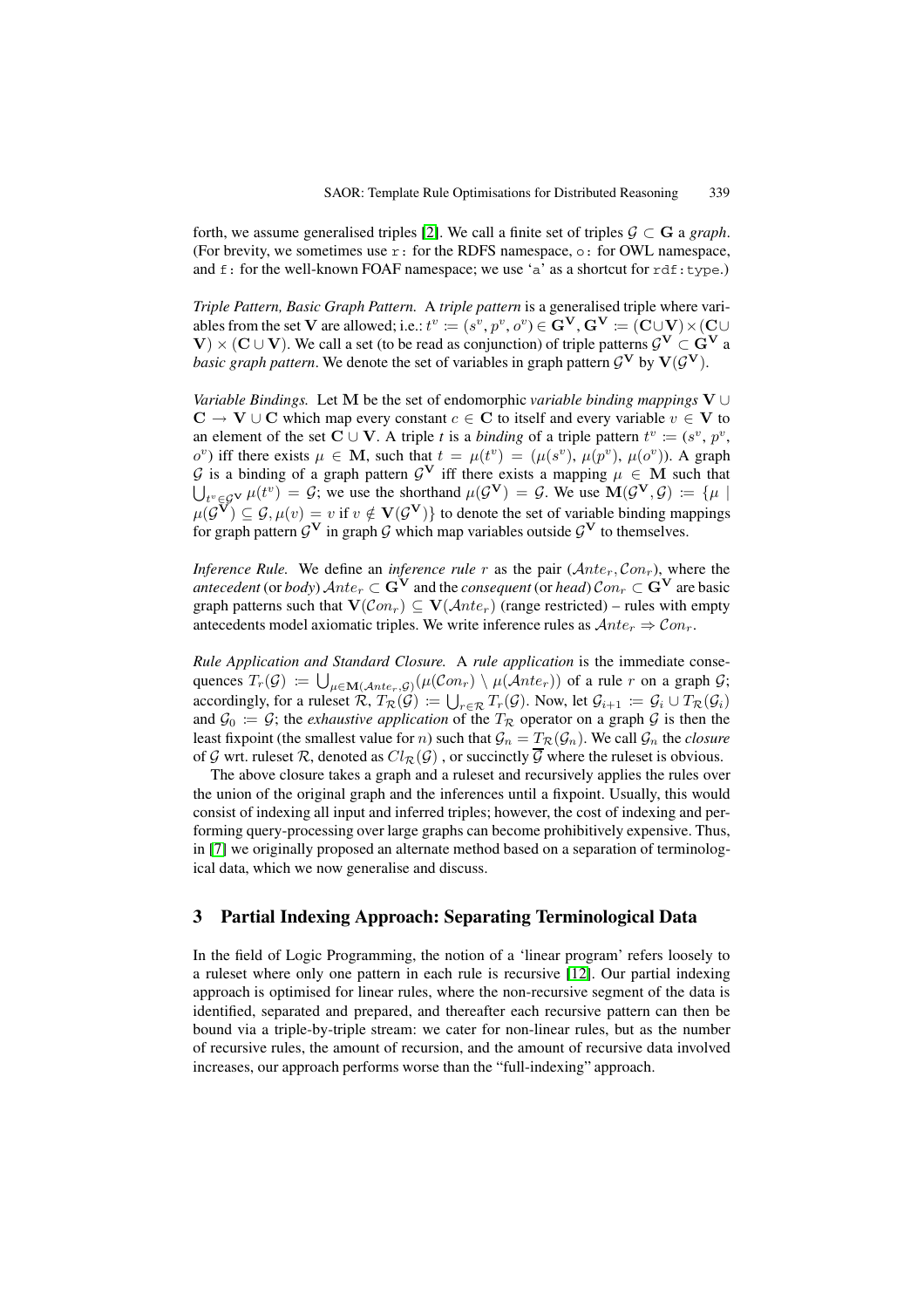Specifically regarding RDFS and OWL, the terminological segment of the data presents itself as relatively small and 'non-recursive' (or at least, mostly only recursive within itself), which can be leveraged for partial indexing. Herein, we define our notion of RDF(S)/OWL terminological data. (To generalise the following, the reader can consider terminological data as the RDFS/OWL archetype for any non-recursive and sufficiently small element of the data commonly required during rule application.)

*Meta-class.* We consider a *meta-class* as a class specifically of classes or properties; i.e., the members of a meta-class are themselves either classes or properties. Herein, we restrict our notion of meta-classes to the set defined in RDF(S) and OWL specifications, where examples include rdf: Property, rdfs: Class, owl: Restriction, owl:-DatatypeProperty, owl:TransitiveProperty, etc.; rdfs:Resource, rdfs:-Literal, e.g., are not meta-classes.

*Meta-property.* A *meta-property* is one which has a meta-class as its domain; again, we restrict our notion of meta-properties to the set defined in RDF(S) and OWL specifications, where examples include rdfs:domain, rdfs:subClassOf, owl:hasKey, owl:inverseOf, owl:oneOf, owl:onProperty, owl:unionOf, etc.; rdf:type, owl:sameAs, rdfs:label, e.g., do *not* have a meta-class as domain.

*Terminological Triple.* We define the set of *terminological triples*  $T \subset G$  as the union of (i) triples with  $\text{rdf}:$  type as predicate and a meta-class as object; (ii) triples with a meta-property as predicate; (iii) triples forming a *valid* RDF list whose head is the object of a meta-property (e.g., a list used for owl:unionOf, etc.).

*Terminological/Assertional Pattern.* We refer to a *terminological -triple/-graph pattern* as one whose instance can only be a terminological triple or, resp., a set thereof. An *assertional pattern* is any pattern which is not terminological.

Given the above notions of terminological data/patterns, we now define a  $\mathcal{T}$ -split inference rule where part of the rule body is strictly matched by terminological data.

**Definition 1.** T-split inference rule: Given a rule  $r := (Ante_r, Con_r)$ , we define *a T*-split rule  $r^{\dagger}$  *as the triple*  $(Ante_{r^{\dagger}}^T, Ante_{r^{\dagger}}^G, Con)$  *where*  $Ante_{r^{\dagger}}^T$  *is the set of terminological patterns in*  $\text{Ant}e_r$ *, and*  $\text{Ant}e_{r}^{\mathcal{G}}$  $:=$  $\text{Ant}e_r \setminus \text{Ant}e_{r}^{\mathcal{T}}$ *. We denote the set of all*  $\overline{T}$ -split rules *by*  $\mathbb{R}^T$ *, and the mapping of a rule to its*  $\overline{T}$ -split version as  $\tau$  :  $\mathbf{R} \to \mathbf{R}^{\tau}$ ;  $r \mapsto r^{\tau}$ . We additionally give the convenient sets  $\mathbf{R}^{\emptyset} := \{r^{\tau} \mid r^{\tau} \in \mathbb{R}^{\tau} \mid r^{\tau} \in \mathbb{R}^{\tau} \}$  $\mathcal{A}nte^{\mathcal{T}_{\tau^{\tau}}}_{r} = \emptyset, \mathcal{A}nte^{\mathcal{G}_{\tau^{\tau}}}_{r^{\tau}} = \emptyset\}, \ \mathbf{R}^{\mathbf{T}\emptyset} := \{r^{\tau^{\tau}} \mid \mathcal{A}nte^{\mathcal{T}_{\tau^{\tau}}}_{r^{\tau}} \neq \emptyset, \mathcal{A}nte^{\mathcal{G}_{\tau^{\tau}}}_{r^{\tau}} = \emptyset\}, \ \mathbf{R}^{\emptyset\mathbf{G}} :=$  ${r \atop r}$  |  $\text{Ant} e_{r}^{\mathcal{T}} = \emptyset, \text{Ant} e_{r}^{\mathcal{G}} \neq \emptyset$ ,  $\mathbf{R}^{\mathbf{TG}} \coloneqq {r \atop r}$  |  $\text{Ant} e_{r}^{\mathcal{T}} \neq \emptyset, \text{Ant} e_{r}^{\mathcal{G}} \neq \emptyset$ ,  $\mathbf{R^G}\coloneqq\mathbf{R^{TG}}\cup\mathbf{R^{0G}}$  and  $\mathbf{R^T}\coloneqq\mathbf{R^{T}}^\emptyset\cup\mathbf{R^{TG}}$  as the set of all T -split rules with an *empty antecedent, only terminological patterns, only assertional patterns, both types of patterns, some terminological patterns, and some assertional pattern respectively,*  $\mathbf{R}^{\tau} = \mathbf{R}^{\emptyset} \cup \mathbf{R}^{\mathbf{T}\emptyset} \cup \mathbf{R}^{\emptyset \mathbf{G}} \cup \mathbf{R}^{\mathbf{T}\mathbf{G}} = \mathbf{R}^{\emptyset} \cup \mathbf{R}^{\mathbf{T}} \cup \mathbf{R}^{\mathbf{G}}$ *. We also give the sets*  $\mathbf{R}^{\mathbf{G}^1} := \{r^{\tau} \in \mathbf{R}^{\mathbf{G}} : |\mathcal{A}nte^{\mathcal{G}}_{r^{\tau}}| = 1\}, \mathbf{R}^{\mathbf{G}^{\mathbf{n}}} := \{r^{\tau} \in \mathbf{R}^{\mathbf{G}} : |\mathcal{A}nte^{\mathcal{G}}_{r^{\tau}}| > 1\},$  denoting *the set of linear and non-linear rules respectively. Given a* T *-split ruleset* R<sup>τ</sup> *, herein we may use, e.g.,*  $\mathcal{R}^{\mathbf{G}}$  *to denote*  $\mathcal{R}^{\tau} \cap \mathbf{R}^{\mathbf{G}}$ *.*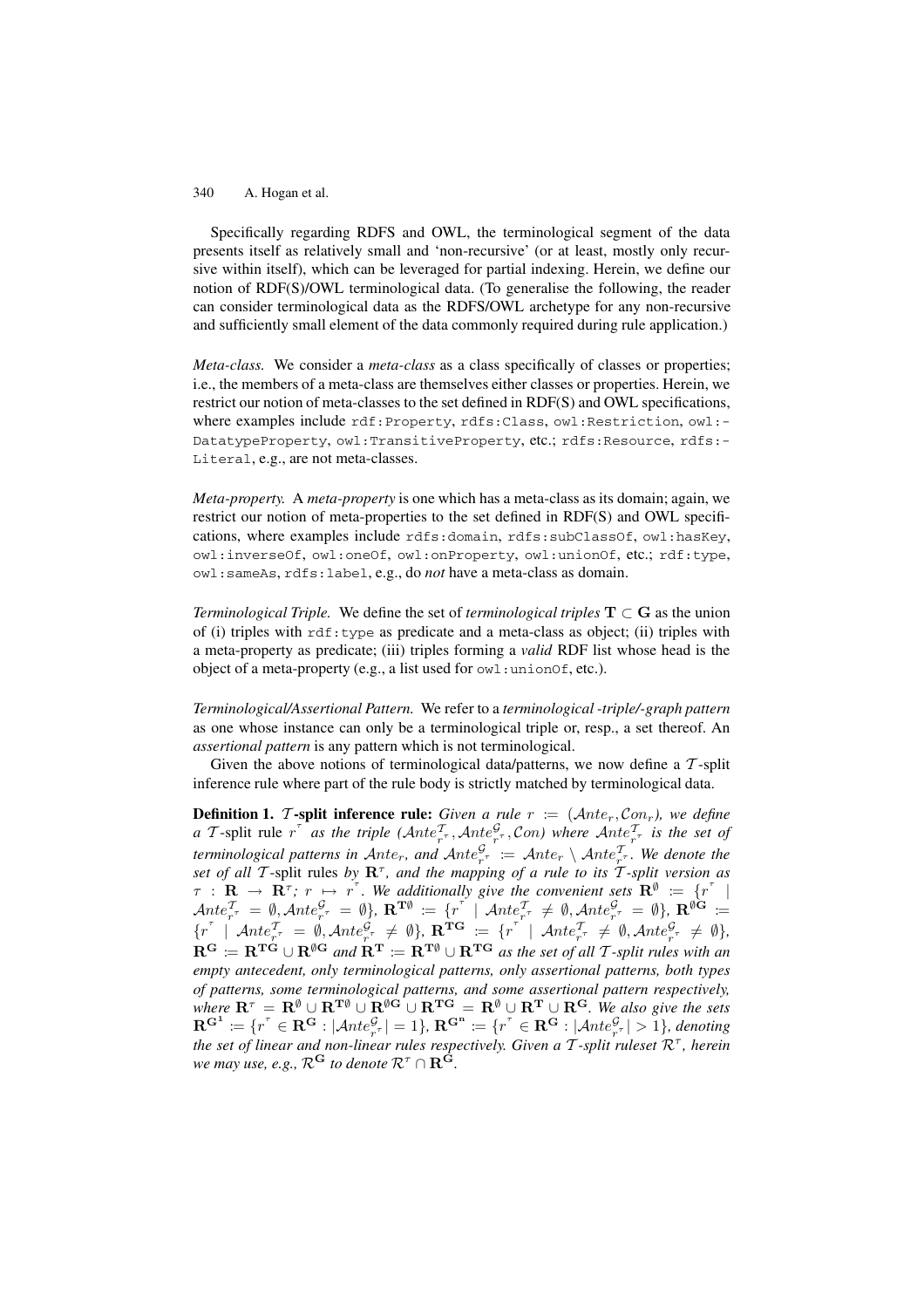*Example 1.* For the rule  $r := (2c1, r:subClassOf, 2c2) \wedge (2x, a, 2c1) \Rightarrow (2x, a, 2c2)$ ,  $\mathcal{A}nte^{\mathcal{T}} \coloneqq \{(?{\text{c1}, \text{r}: \text{subClassOf}, ?{\text{c2}}) \}$  and  $\mathcal{A}nte^{\mathcal{G}} \coloneqq \{(?{\text{x}, \text{a}, ?{\text{c1}}) \}.$  Underlining Ante<sup>T</sup>, we write  $\tau(r) := r^\tau := (?c1, r: \text{subClassOf}, ?c2) \wedge (?x, a, ?c1) \Rightarrow (?x, a, ?c2).$ 

We then define our T-Box as the set of terminological triples in a given graph which are required by the terminological patterns of a given ruleset.

**Definition 2. T-Box/A-Box:** *Given a graph G and a T-split ruleset*  $\mathbb{R}^{\tau}$ *, let*  $\mathbb{R}^{\mathbf{T}}$  := R<sup>τ</sup> ∩ **R<sup>T</sup>** *represent the subset of rules in* R<sup>τ</sup> *which require terminological data; the T-Box of* G wrt.  $\mathcal{R}^{\tau}$  is then  $\mathbf{T}(\mathcal{G}, \mathcal{R}^{\tau}) := \bigcup_{r^{\tau} \in \mathcal{R}^{\mathbf{T}}} \bigcup_{t^{\upsilon} \in \mathcal{A}nte_{r^{\tau}}^{\tau}} \bigcup_{\mu \in \mathbf{M}(\lbrace t^{\upsilon} \rbrace, \mathcal{G})} \mu(t^{\upsilon}),$ *representing the subset of terminological triples in* G *which satisfy a terminological*  $p$ attern of a rule antecedent ( $\mathcal{A}nte_{r^{\tau}}^{T}$ ) in  $\mathcal{R}^{\tau}$ ; where ruleset and graph are obvious, we *may abbreviate*  $\mathbf{T}(\mathcal{G}, \mathcal{R}^{\tau})$  *to simply* T. Our A-Box is synonymous with  $\mathcal{G}$ : *i.e., we also consider our T-Box as part of our A-Box in a form of unidirectional meta-modelling.*

Given the notion of a  $\mathcal T$ -split rule and our T-Box, we can now define how  $\mathcal T$ -split rules are applied, and how T -split closure is achieved wrt. a static T-Box.

**Definition 3.** T **-split rule application and closure.** *We define a* T -split rule application *for a* T *-split rule* r τ *wrt. a graph* G *to be:*

<span id="page-4-2"></span><span id="page-4-1"></span>
$$
T_{r^{\tau}}(\mathcal{T}, \mathcal{G}) := \bigcup_{\mu_0 \in \mathbf{M}(\mathcal{A}nte_{r^{\tau}}^{\mathcal{T}}, \mathcal{T})} \bigcup_{\mu_1 \in \mathbf{M}(\mu_0(\mathcal{A}nte_{r^{\tau}}^{\mathcal{G}}), \mathcal{G})} (\mu_0 \circ \mu_1)(\mathcal{C}on_{r^{\tau}})
$$
(1)

*here formalising the notion that the terminological patterns of the rule are strictly instantiated from a separate T-Box T. Again, for a T-split ruleset*  $\mathcal{R}^{\tau}$ ,  $T_{\mathcal{R}^{\tau}}(T, \mathcal{G}) :=$  $\bigcup_{r^{\tau} \in \mathcal{R}^{\tau}} T_{r^{\tau}}(T, \mathcal{G})$ *. Now, let Ax denote the set of axiomatic triples given by*  $\mathcal{R}^{\tau}$  *(the same set as for*  $\mathcal{R}$ *), and*  $\mathcal{T}_0 := \mathbf{T}(\mathcal{G} \cup \mathcal{A}\mathcal{x}, \mathcal{R}^{\tau})$  *be our initial T-Box derived from*  $\mathcal{G}$  *and axiomatic triples, and*  $\mathcal{T}_{i+1} := \mathcal{T}_i \cup \mathbf{T}(T_{\mathcal{R}^{\mathbf{T}\emptyset}}(\mathcal{T}_i, \emptyset), \mathcal{R}^{\tau})$ *; we define our* closed T-Box  $\overline{a}$ *s*  $T_n$  *for the least value of n such that*  $T_n = T_n \cup T_{\mathcal{R}^{T^0}}(T_n, \emptyset)$ *, denoted*  $\overline{T}^{\tau}$ *, representing the closure of our initial T-Box wrt. rules requiring only terminological knowledge. Finally, let*  $\mathcal{G}_0^{\tau} := \mathcal{G} \cup \overline{\mathcal{T}}^{\tau} \cup \mathcal{A}x$  and  $\mathcal{G}_{i+1}^{\tau} := \mathcal{G}_i^{\tau} \cup T_{\mathcal{R}} \circ (\overline{\mathcal{T}}^{\tau}, \mathcal{G}_i^{\tau})$ ; we now define the *exhaustive application of the*  $T_{\mathcal{R}^{\tau}}$  *operator on a graph*  $\mathcal G$  *wrt. a static T-Box*  $\mathcal T$  *as being* upto the least fixpoint such that  $\mathcal{G}_n^{\tau} = T_{\mathcal{R}^G}(\overline{T}^{\tau}, \mathcal{G}_n^{\tau})$ . We call  $\mathcal{G}_n^{\tau}$  the  $\tau$ -split closure of  $\overline{G}$  with respect to the T-split ruleset  $\mathcal{R}^{\tau}$ , denoted as  $Cl_{\mathcal{R}^{\tau}}(\mathcal{T}, \mathcal{G})$  or simply  $\overline{\mathcal{G}}^{\tau}$ .

The  $\mathcal T$ -split closure algorithm consists of two main steps: (i) deriving the closed T-Box from axiomatic triples, the input graph, and recursively applied  $\mathbb{R}^{T\bar{\psi}}$  rules; (ii) applying 'A-Box' reasoning for all triples wrt. the **R<sup>G</sup>** rules and the static T-Box. We now give some propositions relating the  $\mathcal T$ -split closure with the standard rule application closure described in the preliminaries; firstly, we must give an auxiliary proposition which demonstrates how mappings for sub-graphs-patterns can be combined to give the mappings for the entire graph pattern, which relates to the  $\mathcal T$ -split rule application.

<span id="page-4-0"></span>**Proposition 1.** *For any graph* G and graph pattern  $\mathcal{G}^{\mathbf{V}} := \mathcal{G}_{a}^{\mathbf{V}} \cup \mathcal{G}_{b}^{\mathbf{V}}$ , it holds that  $\mathbf{M}(\mathcal{G}^{\mathbf{V}}, \mathcal{G}) = \{\mu_b \circ \mu_a \mid \mu_a \in \mathbf{M}(\mathcal{G}_a^{\mathbf{V}}, \mathcal{G}), \mu_b \in \mathbf{M}(\mu_a(\mathcal{G}_b^{\mathbf{V}}), \mathcal{G})\}.$ 

*Proof.* Firstly,  $\mu_b \circ \mu_a \in M$  since  $\mu_a$  and  $\mu_b$  are endomorphic. By definition,  $(\mu_b \circ \mu_a)$  $\mu_a(c) = c$  for  $c \in \mathbb{C}$ . Next, we need to show that  $(\mu_a \circ \mu_b)(v) = v$  if  $v \notin \mathbb{V}(\mathcal{G}^{\mathbb{V}})$ :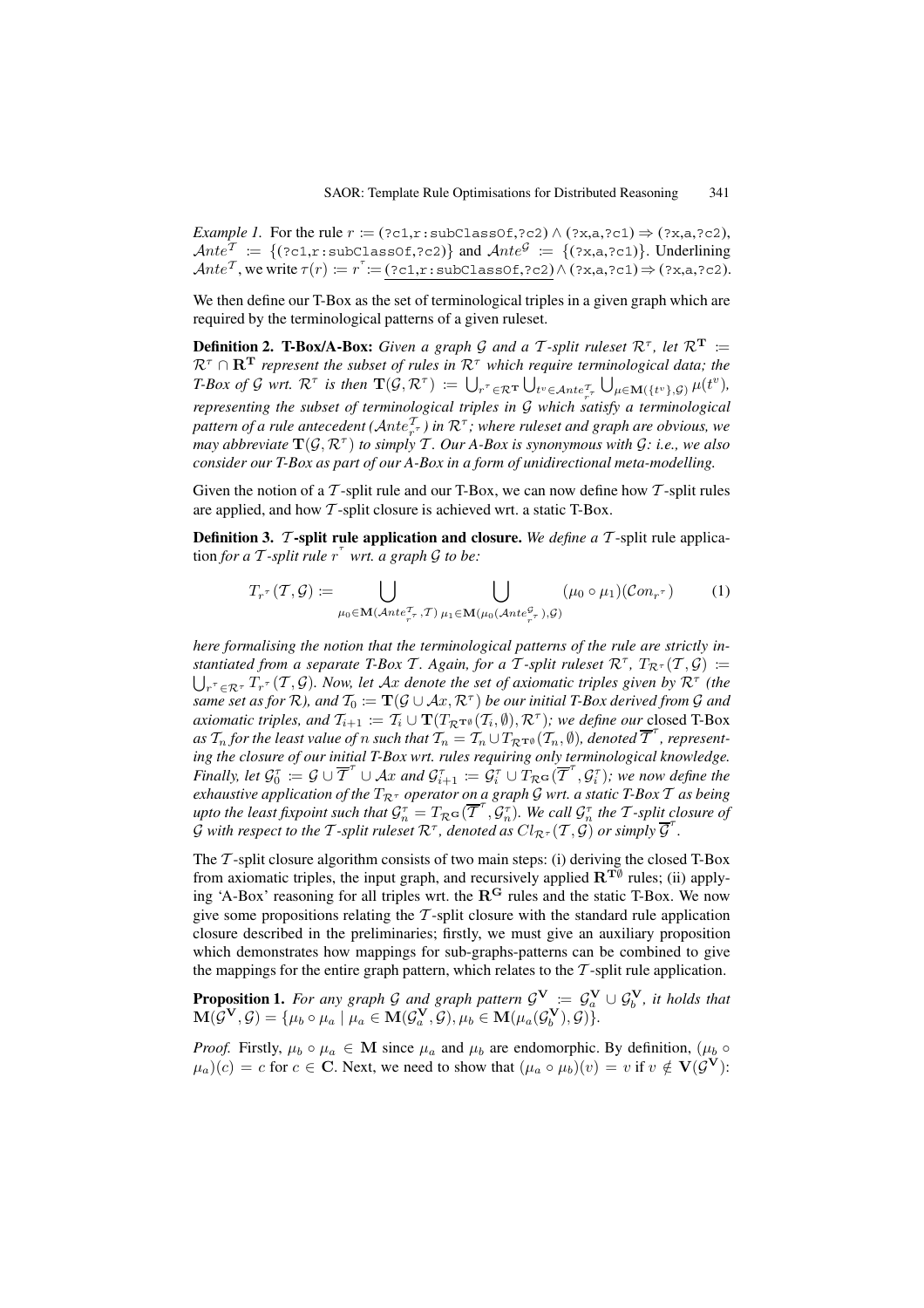since by definition  $\mu_a(v) = v$  if  $v \notin \mathcal{G}_a^{\mathbf{V}}$  and  $\mu_b(v) = v$  if  $v \notin \mu_a(\mathcal{G}_b^{\mathbf{V}})$ , and since  $\mathbf{V}(\mu_a(\mathcal{G}_b^{\mathbf{V}})) \subseteq \mathbf{V}(\mathcal{G}_b^{\mathbf{V}})$  and  $\mathbf{V}(\mathcal{G}^{\mathbf{V}}) = \mathbf{V}(\mathcal{G}_a^{\mathbf{V}}) \cup \mathbf{V}(\mathcal{G}_b^{\mathbf{V}})$ , then  $(\mu_b \circ \mu_a)(v) = v$  if  $v \notin$  $V(G^{\mathbf{V}})$ . By definition,  $\mu_a(G^{\mathbf{V}}_a) \subseteq \mathcal{G}$  and thus we have  $V(\mu_a(G^{\mathbf{V}}_a)) = \emptyset$ , and  $\mu_a(G^{\mathbf{V}}_a) =$  $(\mu_b \circ \mu_a)(\mathcal{G}_{a}^{\mathbf{V}})$ ; again by definition we have  $(\mu_b \circ \mu_a)(\mathcal{G}_{b}^{\mathbf{V}}) \subseteq \mathcal{G}$ , and so  $(\mu_b \circ \mu_a)(\mathcal{G}_{a}^{\mathbf{V}}) \cup$  $(\mu_b \circ \mu_a)(\tilde{G}_b^{\mathbf{V}}) = (\mu_b \circ \mu_a)(\mathcal{G}_a^{\mathbf{V}} \cup \mathcal{G}_b^{\mathbf{V}}) = (\mu_b \circ \mu_a)(\mathcal{G}^{\mathbf{V}}) \subseteq \mathcal{G}$ . We now have  $\mu_b \circ \mu_a \in$  $\mathbf{M}(\mathcal{G}^{\mathbf{V}}, \mathcal{G})$  for every  $\mu_a \in \mathbf{M}(\mathcal{G}_a^{\mathbf{V}}, \mathcal{G}), \mu_b \in \mathbf{M}(\mu_a(\mathcal{G}_b^{\mathbf{V}}), \mathcal{G})$ , and need to show that for every  $\mu \in \mathbf{M}(\mathcal{G}^{\mathbf{V}}, \mathcal{G})$ , there exists a  $(\mu_b \circ \mu_a)$  such that  $(\mu_b \circ \mu_a)(\mathcal{G}^{\mathbf{V}}) = \mu(\mathcal{G}^{\mathbf{V}})$ ; by definition, we know that there exists a  $\mu_a$  such that  $\mu_a(\mathcal{G}_a^{\mathbf{V}}) = \mu(\mathcal{G}_a^{\mathbf{V}})$  for any  $\mu$ as defined, and that for every such  $\mu_a$  there exists a  $\mu_b$  such that  $(\mu_b \circ \mu_a)(\mathcal{G}_b^{\mathbf{V}})$  =  $(\mu \circ \mu_a)(\mathcal{G}_b^{\mathbf{V}}) = \mu(\mathcal{G}_b^{\mathbf{V}})$ , and hence the proposition holds.

**Theorem 1. Soundness:** For any given ruleset  $\mathcal{R} \subset \mathbf{R}$ , its T-split version  $\mathcal{R}^{\tau} :=$  $\tau(\mathcal{R})$ *, and any graph G, it holds that*  $\overline{\mathcal{G}}^{\tau} \subseteq \overline{\mathcal{G}}$ *.* 

*Proof.* Clearly,  $Ax$  gives the same set of triples for  $\mathcal{R}^{\tau}$  and  $\mathcal{R}$ , and thus  $\mathcal{T}_0 \subseteq \overline{\mathcal{G}}$  since **T**( $G \cup Ax, R^{\tau}$ )  $\subseteq G \cup Ax \subseteq \overline{G}$ . From Proposition [1,](#page-4-0) it follows that  $\mathbf{M}(Ante_r, G)$  =  $\mathbf{M}(\mathcal{A}nte_{r^{\tau}}^{\mathcal{T}} \cup \mathcal{A}nte_{r^{\tau}}^{\mathcal{G}}, \mathcal{G}) = \{\mu_0 \circ \mu_1 | \mu_0 \in \mathbf{M}(\mathcal{A}nte_{r^{\tau}}^{\mathcal{T}}, \mathcal{G}), \mu_1 \in \mathbf{M}(\mu_0(\mathcal{A}nte_{r^{\tau}}^{\mathcal{G}}), \mathcal{G})\};$ we can then show that  $T_r(G) = T_{r}(\mathcal{G}, \mathcal{G})$  by replacing T with G in Equation [1,](#page-4-1) from which follows  $T_{\mathcal{R}}(\mathcal{G}) = T_{\mathcal{R}^{\tau}}(\mathcal{G}, \mathcal{G})$ . Given that  $T_{\mathcal{R}^{\tau}_{\alpha}}(\mathcal{G}, \mathcal{G}) \subseteq T_{\mathcal{R}^{\tau}}(\mathcal{G}, \mathcal{G})$  if  $\mathcal{R}^{\tau}_{\alpha} \subseteq \mathcal{R}^{\tau}$ , and  $T_{\mathcal{R}^{\tau}}(\mathcal{G}_a, \mathcal{G}_b) \subseteq T_{\mathcal{R}^{\tau}}(\mathcal{G}, \mathcal{G})$  if  $\mathcal{G}_a \subseteq \mathcal{G}$  and  $\mathcal{G}_b \subseteq \mathcal{G}$  – i.e., that our rule applications are monotonic – we can show by induction that  $\overline{\overline{T}}^{\tau} \subseteq \overline{\mathcal{G}}$ : given  $\mathcal{T}_0 \subseteq \overline{\mathcal{G}}$  from above, we can say that  $\mathcal{T}_{i+1} \subseteq \overline{\mathcal{G}}$  iff  $\mathcal{T}_i \subseteq \overline{\mathcal{G}}$  since  $\mathbf{T}(\mathcal{T}_{\mathcal{R}}\tau\mathfrak{g}(\mathcal{T}_i,\emptyset)) \subseteq \mathcal{T}_{\mathcal{R}}\tau\mathfrak{g}(\mathcal{T}_i,\mathcal{T}_i) \subseteq \mathcal{T}_{\mathcal{R}}(\mathcal{T}_i) \subseteq \mathcal{T}_{\mathcal{R}}(\mathcal{T}_i)$  $\overline{\mathcal{G}}$ . Now, clearly  $\mathcal{G}_0^{\top} \subseteq \overline{\mathcal{G}}$ , and since  $T_{\mathcal{R}^{\mathbf{G}}}(\overline{\mathcal{T}}^{\tau}, \mathcal{G}_i^{\tau}) \subseteq T_{\mathcal{R}^{\tau}}(\mathcal{G}_i^{\tau}, \mathcal{G}_i^{\tau}) = T_{\mathcal{R}}(\overline{\mathcal{G}}_i^{\tau}) \subseteq \overline{\mathcal{G}}$ , we can say that if  $G_i^{\tau} \subseteq \overline{G}$ , then  $G_{i+1}^{\tau} \subseteq \overline{G}$ ; by induction,  $\overline{G}^{\tau} \subseteq \overline{G}$ .

**Theorem 2. Conditional Completeness:**  $\vec{I}f\overline{T}^{\tau} = \textbf{T}(\overline{\mathcal{G}}^{\tau}, \mathcal{R}^{\tau})$ *, then*  $\overline{\mathcal{G}}^{\tau} = \overline{\mathcal{G}}$ *.* 

*Proof.* First,  $T_{\mathcal{R}^{\tau}}(\mathbf{T}(\mathcal{G}, \mathcal{R}^{\tau}), \mathcal{G}) = T_{\mathcal{R}^{\tau}}(\mathcal{G}, \mathcal{G})$  since by definition  $\mathbf{T}(\mathcal{G}, \mathcal{R}^{\tau})$  only removes triples from G that cannot be bound by terminological patterns in  $\mathcal{R}^{\tau}$ . Given the criteria  $\overline{\mathcal{G}}^{\tau} = \overline{\mathcal{G}}^{\tau} \cup T_{\mathcal{R}^{\mathbf{G}}}(\overline{\mathcal{T}}^{\tau}, \overline{\mathcal{G}}^{\tau})$  – or, rephrasing,  $T_{\mathcal{R}^{\mathbf{G}}}(\overline{\mathcal{T}}^{\tau}, \overline{\mathcal{G}}^{\tau}) \subseteq \overline{\mathcal{G}}^{\tau}$  – we first know that  $Ax \cup \overline{T}^r \cup \overline{G} = \overline{\mathcal{G}}_0^r \subseteq \overline{\overline{\mathcal{G}}}^r$ . Thus,  $T_{\mathcal{R}^r}(\overline{T}^r, \overline{\mathcal{G}}^r) = T_{\mathcal{R}^r}(\overline{T}^r, \overline{\mathcal{G}}^r) \subseteq \overline{\mathcal{G}}^r$ . If  $\overline{T}^r =$  $\mathbf{T}(\overline{\mathcal{G}}^{\tau}, \mathcal{R}^{\tau})$ , then  $T_{\mathcal{R}^{\tau}}(\overline{\mathcal{T}}^{\tau}, \overline{\mathcal{G}}^{\tau}) = T_{\mathcal{R}^{\tau}}(\mathbf{T}(\overline{\mathcal{G}}^{\tau}, \mathcal{R}^{\tau}), \overline{\mathcal{G}}^{\tau}) = T_{\mathcal{R}^{\tau}}(\overline{\mathcal{G}}^{\tau}, \overline{\mathcal{G}}^{\tau}) = T_{\mathcal{R}}(\overline{\mathcal{G}}^{\tau}),$ which gives  $G_0 \subseteq \overline{\mathcal{G}}^{\tau} \subseteq \overline{\mathcal{G}}$ : i.e.,  $\overline{\mathcal{G}}^{\tau}$  is known to be the partial closure of  $\mathcal{G}$ . Given the fixpoint condition  $\overline{\mathcal{G}} = \overline{\mathcal{G}} \cup T_{\mathcal{R}}(\overline{\mathcal{G}})$ , then  $\overline{\mathcal{G}}^{\tau}$  must be the fixpoint:  $\overline{\mathcal{G}}^{\tau} = \overline{\mathcal{G}}$ .

**Proposition 2.** A triple  $t \in \mathrm{T}(\overline{\mathcal{G}}^\tau, \mathcal{R}^\tau) \setminus \overline{\mathcal{T}}^\tau$  can only be produced for  $\overline{\mathcal{G}}^\tau$  through an *inference for a rule in* **R<sup>G</sup>***.*

*Proof.* Any T-Box triples in the original graph, or T-Box triples produced by the 'closure' of  $\mathbf{R}^{\emptyset}$  rules are added to the initial T-Box  $\mathcal{T}_0$ . Any T-Box triples produced by the closure of  $\mathbf{R}^T$ <sup>(*n*</sup> rules over  $\mathcal{T}_0$  are added to the closed T-Box  $\overline{\mathcal{T}}^T$ . Since  $\mathbf{R}^T$  := **R**<sup>∅</sup> ∪ **R<sup>T</sup>**<sup>∅</sup> ∪ **R<sup>G</sup>**, the only new triples – terminological or not – that can arise in the computation of  $\overline{\mathcal{G}}^{\tau}$  after deriving  $\overline{\mathcal{T}}^{\tau}$  are from rules in  $\mathbf{R}^{\mathbf{G}}$ .

We have shown that for an arbitrary ruleset and graph, the  $T$ -split closure is sound wrt. the standard closure, and that if no T-Box triples are produced by rules requiring assertional knowledge, then  $\mathcal T$ -split closure is complete wrt. the standard closure. So, when are T-Box triples produced by  $\mathbb{R}^G$  rules? Analysis must be applied per ruleset,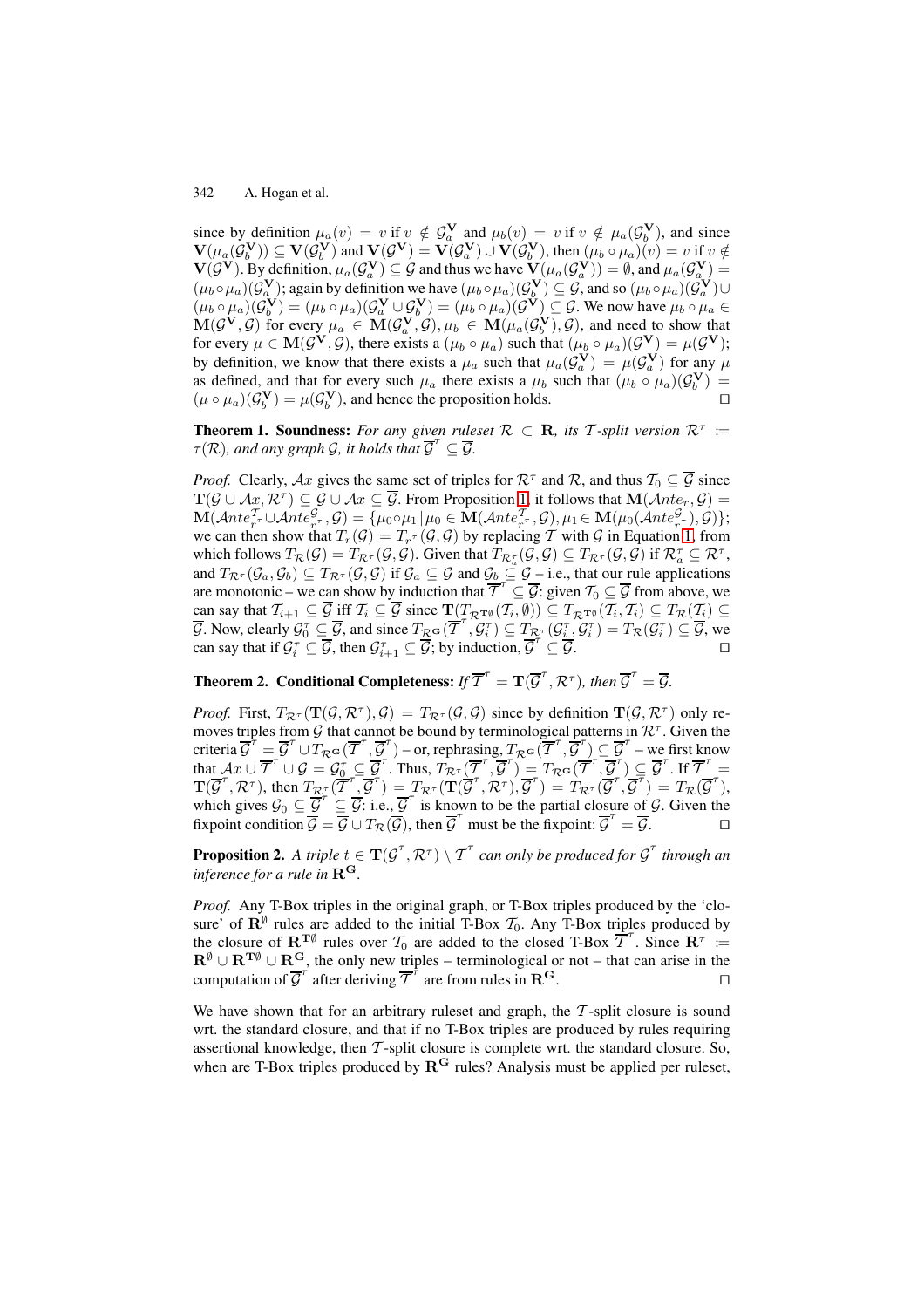**Algorithm 1.** Partial indexing approach for  $\mathcal{T}$ -split closure **Required**: R, G **1**  $\mathcal{R}^{\tau} := \tau(\mathcal{R}); \mathcal{T}_0 := \mathbf{T}(\mathcal{A}x, \mathcal{R}^{\tau}); n := 0;$ <br> **2** for  $t \in \mathcal{G}$  do  $\mathcal{T}_0 := \mathcal{T}_0 \cup \mathbf{T}(\{t\}, \mathcal{R}^{\tau});$ <br>  $\qquad \qquad \qquad$  /\* SCAN 1: extract T-Box from main data \*/ **while**  $\overline{T}_{n+1} \neq \overline{T}_n$  **do**  $\overline{T}_{n+1} := T_n \cup \mathbf{T}(T_{\mathcal{R}}\mathbf{T}_0(T_i, \emptyset), \mathcal{R}^{\tau})$ ;  $n+1$ ; <br> **/\*** do T-Box reasoning \*/<br> **4**  $\overline{T}^{\tau} := T_{n+1} : \overline{G}^{\tau} := G_{\sigma} \cup \overline{T}^{\tau} \cup \mathcal{A}x$ ;  $\mathcal{A} := \emptyset$ : <br> **/\*** initialise A-B  $\overline{\mathcal{T}}^{\tau} := \mathcal{T}_{n+1}; \overline{\mathcal{G}}^{\tau} := \mathcal{G} \cup \overline{\mathcal{T}}^{\tau} \cup \mathcal{A}x; \mathcal{A} := \emptyset;$  /\* initialise A-Box structures \*/ **f for**  $t^I \in \mathcal{G}_0^{\tau}$  **do** <br> **6 d**  $\mathcal{G}_0^I := \emptyset; \mathcal{G}_1^I := \{t^I\}; n := 1;$  <br> **6 f**  $\mathcal{G}_0^I := \emptyset; \mathcal{G}_1^I := \{t^I\}; n := 1;$  <br> *f\** initialise set to hold inferences from  $t^{I \pi}/$  $I^*$  initialise set to hold inferences from  $I^I$ **y while**  $G_n^I \neq G_{n-1}^I$  **do** <br>**for**  $t \in G_n^I \setminus G_{n-1}^I$  **do** <br>*f*\* scan new triples \*/<br>*f*\* scan new triples \*/ **8 do** *for*  $t \in G_n^I \setminus G_{n-1}^I$  *<b>do /\* scan new triples \*/*<br> **9 do all 'no A-Box join' rules for**  $t$  **\*/<br>
<b>9 do all 'no A-Box join' rules for**  $t$  **\*/<br>
<b>9 do all 'no A-Box join' rules for**  $t$  **\*/ for**  $r \in \mathcal{R}^{\mathbf{G}^{\mathbf{n}}}$  **do 10 do** *do the*  $\mathcal{P}(\mathbb{R}^n)$  *<b>do <i>do if*  $\mathcal{P}(\mathbb{R}^n)$  **do** *d d d f d d d d d d d d d d d d d d d d d d d d* for  $t^v \in \mathcal{A}nte^{\mathcal{G}}_r$ **11 do <b>***t*  $^{\circ} \in$  Ante<sup>G</sup> **do** <br>**12 d** *d i*  $^{\circ} \exists u \in M : u(t^v) = t$  **then**  $A := A \cup \{t\} :$  (\* index t if needed \*/ **if**  $\exists \mu \in \mathbf{M} : \mu(t^v) = t$  then  $\mathcal{A} := \mathcal{A} \cup \{t\}$ ;  $\mu^s$  index t if needed \*/ **13**  $\qquad \qquad \downarrow \qquad \qquad \mathcal{G}_{n+1}^I := \mathcal{G}_{n+1}^I \cup T_r(\overline{\mathcal{T}}^{\tau}, \mathcal{A});$  /\* apply 'A-Box join' rule over index \*/ **14** *n***++;** */\** **recurse \*/**  $\overline{\mathcal{G}}^{\tau} := \overline{\mathcal{G}}^{\tau} \cup \mathcal{G}_n^I;$ **n 15 t**  $\overline{\mathcal{G}}^{\tau} := \overline{\mathcal{G}}^{\tau} \cup \mathcal{G}_{n}^{I}$ ;  $\qquad \qquad$  /\* write set of recursive inferences for  $t^{I}$  to output \*/ **Return** :  $\overline{\mathcal{G}}^{\tau}$ 

but for RDFS, pD\* and OWL 2 RL/RDF, we informally posit that by inspection, one can show that such a condition can only arise through so called *non-standard usage* [\[8\]](#page-16-4): the assertion of terminological triples which use meta-classes and meta-properties in positions other than the object of  $rdf$ : type triples or predicate position respectively – e.g., my:subPropertyOf rdfs:subPropertyOf rdfs:subPropertyOf .

<span id="page-6-0"></span>The  $\tau$ -split approach can be implemented through partial indexing using two scans of the data: the first separates and builds the T-Box and the second reasons over the A-Box – note that the first scan can be over a separate T-Box graph. Algorithm [1](#page-6-0) details this approach, which largely follows the formalisms in Definition [3:](#page-4-2) the major variance consists of the application of rules in  $\mathcal{R}^{\mathbf{G}}$ , which one can convince themselves is equivalent since *all* triples encountered are passed through every rule in  $\mathcal{R}^{\mathbf{G}}$ . For brevity, we omit some implementational details such as partial duplicate detection implemented using an LRU locality cache. The "non-trivial" aspects of the implementation include the indexing of the T-Box  $\overline{T}^{\tau}$ , and the indexing of the A-Box  $\overline{A}$ . Again, as  $\overline{A}$  is required to store more data, the two-scan approach becomes more inefficient than the "full-indexing" approach; in particular, a rule in  $\mathcal{R}^{G^n}$  with an open pattern – e.g., OWL 2 RL/RDF rule **eq-rep-s**: (?s,o:sameAs,?s')∧(?s,?p,?o)⇒(?s',?p,?o)-will require indexing of all data, negating the benefits of the approach. Again, partial-indexing performs well if A remains small and performs best if  $\mathcal{R}^{G^n} = \emptyset$  – i.e., no rules require A-Box joins and thus A-Box indexing is not required.

## **4 Template Rules**

We now discuss optimisations for deriving  $T$ -split closure based on template rules, which are currently used by DLEJena [\[13\]](#page-16-12) and also used in RIF for supporting OWL 2 RL/RDF [\[15\]](#page-16-13); however, instead of manually specifying a set of template rules, we leverage our general notion of terminological data to create a generic template function: after separating and closing the T-Box, we bind the T-Box patterns of rules before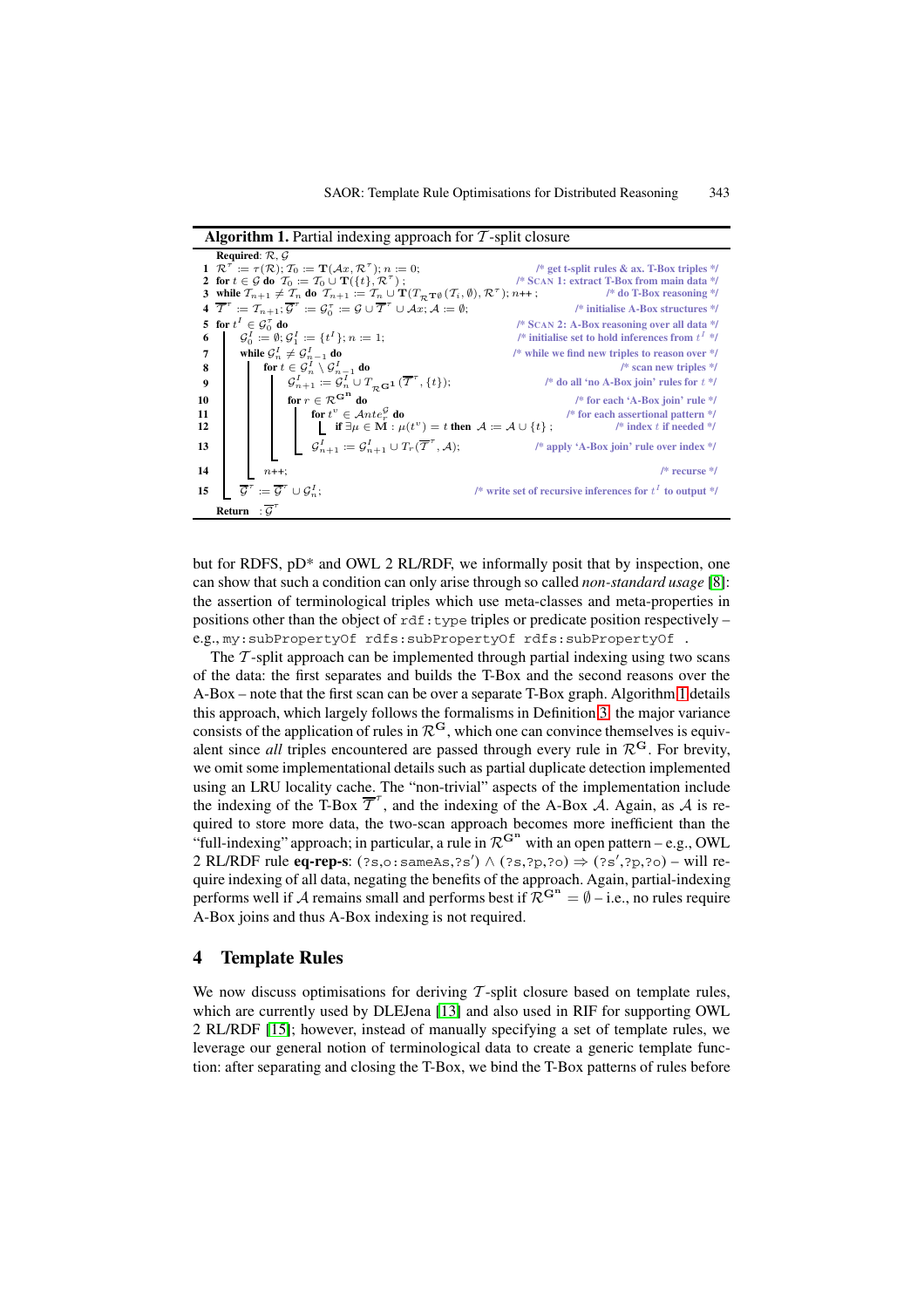accessing the A-Box to create a set of new *templated rules* (or T -ground rules) which themselves 'encode' the T-Box, thus avoiding repetitive T-Box pattern bindings during the A-Box reasoning process. We now formalise these notions.

**Definition 4. Template Function:** *For a T*-split rule  $r^{\tau}$ , the template function is given  $as \alpha : \mathbf{R}^{\tau} \times 2^{\mathbf{G}} \to 2^{\mathbf{R}}$ ;  $(r^{\tau}, \mathcal{T}) \mapsto \{(\mu(\text{Ant}e^{\mathcal{G}}_{r^{\tau}}), \mu(\text{Con}_{r^{\tau}})) \mid \mu \in \mathbf{M}(\text{Ant}e^{\mathcal{T}}_{r^{\tau}}, \mathcal{T})\}.$ 

*Example 2.* Given a simple T-Box  $\mathcal{T} := \{ (f: Person, r: subClassOf, f: Agent) \}$  and a rule  $r^{\dagger} := (2c1, r: \text{subClassOf}, 2c2) \land (2x, a, 2c1) \Rightarrow (2x, a, 2c2)$ , then the template function is given as  $\alpha(r^{\tau}, \mathcal{T}) := \{(\text{?x},a,\text{f:Person}) \Rightarrow (\text{?x},a,\text{f:Agent})\}.$ 

Templated rule application is synonymous with standard rule application. We may use  $\alpha$  as intuitive shorthand to map a *set* of T-split rules to the union of the set of resulting templated rules. We now (i) propose that applying a  $\mathcal T$ -split rule gives the same result as applying the respective set of templated rules wrt. arbitrary graphs  $\mathcal{T} \& \mathcal{G}$ ; (ii) describe the closure of a graph using templated rules; (iii) show that the templated-rule closure equals the  $\mathcal T$ -split closure previously outlined.

**Proposition 3.** For any graphs T, G and for any rule r with a T-split rule  $r^{\dagger} = \tau(r)$ , *it holds that*  $T_{r^{\tau}}(\mathcal{T}, \mathcal{G}) = T_{\alpha(r^{\tau}, \mathcal{T})}(\mathcal{G})$ *.* 

Proof. 
$$
T_{r^{\tau}}(\mathcal{T}, \mathcal{G}) = \bigcup_{\mu_{0} \in \mathbf{M}(\mathcal{A}nt e_{r^{\tau}}^{\mathcal{T}}, \mathcal{T})} \bigcup_{\mu_{1} \in \mathbf{M}(\mu_{0}(\mathcal{A}nt e_{r^{\tau}}^{\mathcal{G}}), \mathcal{G})} (\mu_{0} \circ \mu_{1})(\mathcal{C}on_{r^{\tau}}) = \bigcup_{r \in \alpha(r^{\tau}, \mathcal{T})} \bigcup_{\mu \in \mathbf{M}(\mathcal{A}nt e_{r}, \mathcal{G})} \mu(\mathcal{C}on_{r}) = T_{\alpha(r^{\tau}, \mathcal{T})}(\mathcal{G}).
$$

**Definition 5. Templated rule closure:** *Given a ruleset*  $\mathcal{R}$ *, its*  $\mathcal{T}$ *-split version*  $\mathcal{R}^{\tau}$  :=  $\tau(\mathcal{R})$ *, and a graph G, let*  $\overline{\mathcal{T}}^{\tau}$  *represent the closed T-Box as derived in the T-split closure, and let*  $\mathcal{R}^{\alpha} := \alpha(\mathcal{R}^{\mathbf{G}}, \overline{\mathcal{I}}^{\tau})$ *. Again, let*  $\mathcal{G}_0^{\alpha} := \mathcal{G} \cup \overline{\mathcal{I}}^{\tau} \cup \mathcal{A}x$ *, but this time*  $\mathcal{G}_{i+1}^{\alpha} := \mathcal{G}_{i}^{\alpha} \cup T_{\mathcal{R}^{\alpha}}(\mathcal{G}_{i}^{\alpha})$ ; as before, the templated rule closure *is*  $\mathcal{G}_{n}$  for the smallest *value of* n *such that*  $\mathcal{G}_n^{\alpha} = T_{\mathcal{R}^{\alpha}}(\mathcal{G}_n^{\alpha})$ , denoted as  $Cl_{\mathcal{R}^{\alpha}}(\mathcal{T}, \mathcal{G}^{\alpha})$ , or simply  $\overline{\mathcal{G}}^{\alpha}$ .

**Theorem 3.** *For any graph G, and any ruleset*  $\mathcal{R} \subset \mathbf{R}$ *, its*  $\mathcal{T}$ *-split version*  $\mathcal{R}^{\tau}$ *, and the respective templated ruleset*  $\mathcal{R}^{\alpha}$ , we can say that  $\overline{\mathcal{G}}^{\alpha} = \overline{\mathcal{G}}^{\tau}$ .

*Proof.* The only divergence between the T-split closure and templated-rule closure is in the fixpoint calculation:  $\mathcal{G}_{i+1}^{\alpha} := \mathcal{G}_{i}^{\alpha} \cup T_{\mathcal{R}^{\alpha}}(\mathcal{G}_{i}^{\alpha})$  versus  $\mathcal{G}_{i+1}^{\tau} := \mathcal{G}_{i}^{\tau} \cup T_{\mathcal{R}^{\mathbf{G}}}(\overline{\mathcal{T}}^{\tau}, \mathcal{G}_{i}^{\tau}).$  Using induction, by def.  $\mathcal{G}_0^{\tau} = \mathcal{G}_0^{\alpha}$ ; if  $\mathcal{G}_i^{\tau} = \mathcal{G}_i^{\alpha}$ , then  $\mathcal{G}_{i+1}^{\tau} = \mathcal{G}_i^{\alpha} \cup \bigcup_{r^{\tau} \in \mathcal{R}^{\mathbf{G}}} T_{r^{\tau}}(\overline{\mathcal{T}}^{\tau}, \mathcal{G}_i^{\alpha}) =$  $\mathcal{G}^{\alpha}_i \cup \bigcup_{r \in \alpha(\mathcal{R}^{\mathbf{G}}, \overline{\mathcal{T}}^r)} T_r{}^{\tau}(\mathcal{G}^{\alpha}_i) = \mathcal{G}^{\alpha}_i \cup T_{\mathcal{R}^{\alpha}}(\mathcal{G}^{\alpha}_i) = \mathcal{G}^{\alpha}_{i+1}.$ 

The templated rules can be applied in lieu of the  $\mathcal{R}^G$  rules in Algorithm [1.](#page-6-0) Indeed, a large number of rules can be templated for a sufficiently complex T-Box, and naïve application of all such rules on all triples could worsen performance; however, the templated rules are more amenable to further optimisations, which we now discuss.

### **4.1 Merging Equivalent Template Rules**

The templating procedure may result in rules with equivalent antecedents – which can be aligned by variable rewriting – being produced; these rules can subsequently be merged. We formalise such notions here.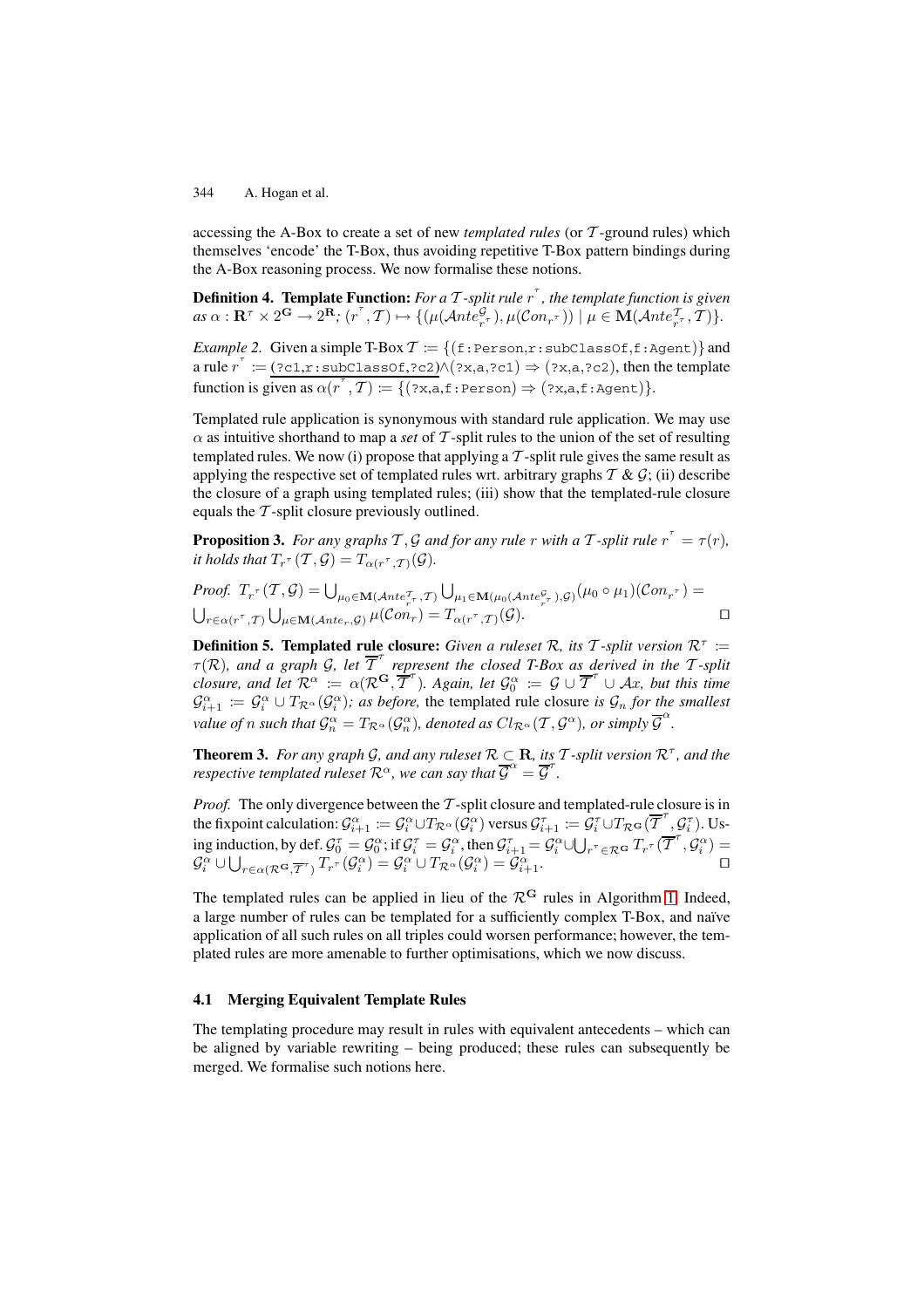**Definition 6. Equivalent Graph Patterns:** *Let* **N** *be the set of automorphic* variable rewrite mappings *containing all* ν *as follows:*

$$
\nu : \mathbf{V} \cup \mathbf{C} \rightarrowtail \mathbf{V} \cup \mathbf{C}; \ x \mapsto \begin{cases} x & \text{if } x \in \mathbf{C} \\ v \in \mathbf{V} & \text{otherwise} \end{cases} \tag{2}
$$

*(Note:* **N** ⊂ **M***). We denote by* ∼<sup>ν</sup> *an* equivalence relation for graph patterns *such that*  $\mathcal{G}_i^{\mathbf{V}} \sim_{\nu} \mathcal{G}_j^{\mathbf{V}}$  iff there exists a mapping  $\nu \in \mathbf{N}$  such that  $\nu(\mathcal{G}_i^{\mathbf{V}}) = \mathcal{G}_j^{\mathbf{V}}$ .

**Proposition 4.** *The relation*  $\sim_{\nu}$  *is reflexive, symmetric and transitive.* 

*Proof.* Reflexivity is trivially given by the identity morphism  $\nu(x) = x$ , symmetry is given by the inverse morphism  $\nu^{-1}(\mathcal{G}_{j}^{\mathbf{V}})$  where  $\nu^{-1} \in \mathbf{N}$  if  $\nu \in \mathbf{N}$  since  $\nu$  is automorphic, and transitivity is given by the presence of the composite morphism ( $\nu_a \circ$  $(\nu_b)(\mathcal{G}^{\mathbf{V}})$  where again  $\nu_a \circ \nu_b \in \mathbf{N}$  since  $\nu_a$  and  $\nu_b$  are automorphic.

**Definition 7. Rule Merge:** *Let* ∼**<sup>R</sup>** *be an equivalence relation – slightly abusing notation – which holds between two rules such that*  $r_i \sim_R r_i$  *iff Ante<sub>ri</sub>*  $\sim_{\nu}$  Ante<sub>ri</sub>. *Given an equivalence class* [r] *– a set of rules between which* ∼**<sup>R</sup>** *holds – select a* canonical rule  $r \in [r]$ *; we can now describe the merge of the equivalence class as*  $\beta([r]) := ( \text{Ant}e_r, \text{Con}_{[r]})$  where  $\text{Con}_{[r]} := \bigcup_{r_i \in [r]} \nu_i(\text{Con}_{r_i})$  for some  $\nu_i \in \mathbb{N}$  such *that*  $\nu_i(Ante_{r_i}) = Ante_r$ . Now letting  $\mathcal{R}/\sim_\mathbf{R} := \{[r] \mid r \in \mathcal{R}\}$  denote the quotient set *of* R *by* ∼**<sup>R</sup>** *– the set of all equivalent classes* [r] *wrt.* ∼**<sup>R</sup>** *in* R *– we can generalise the* rule merge function *for a set of rules as*  $\beta: 2^{\mathbf{R}} \to 2^{\mathbf{R}}, \mathcal{R} \mapsto \bigcup \{ \beta([r]) \mid [r] \in \mathcal{R}/\sim_{\mathbf{R}} \}.$ 

*Example 3.* Taking the two templated rules:  $(2x, f : img, ?y) \Rightarrow (2x, a, f : Person)$  and  $(?s, f:img, ?o) \Rightarrow (?s, f:depicts, ?o);$  they can be merged by  $\nu$  where  $\nu(?s) = ?x$ ,  $\nu(?) = ?y$ , giving  $(?x, f:img, ?y) \Rightarrow (?x, a, f: Person) \wedge (?x, f:depicts, ?y).$ 

The choice of canonical rule is unimportant since  $\nu$  is automorphic; we now show that the application of any ruleset and the respective merged ruleset are extensionally equal.

**Proposition 5.** *For any graph* G *and* ∼**R** *equivalence class*  $[r]$ *,*  $T_{[r]}(\mathcal{G}) = T_{\beta([r])}(\mathcal{G})$ *; for any ruleset*  $\mathcal{R}$ *,*  $T_{\mathcal{R}}(\mathcal{G}) = T_{\beta(\mathcal{R})}(\mathcal{G})$ *; wrt. closure,*  $Cl_{\mathcal{R}^{\alpha}}(\mathcal{T}, \mathcal{G}) = Cl_{\beta(\mathcal{R}^{\alpha})}(\mathcal{T}, \mathcal{G})$ *.* 

*Proof.* We denote  $\beta([r])$  as  $(\text{Ante}_{\beta}, \text{Con}_{\beta})$ . If  $\mathcal{G}_{i}^{\mathbf{V}} \sim_{\nu} \mathcal{G}_{j}^{\mathbf{V}}$ , then by def.  $\nu(\mathcal{G}_{i}^{\mathbf{V}}) =$  $\mathcal{G}_{j}^{\mathbf{V}}$ , and for any graph  $\mathcal{G}$  and any mapping  $\mu \in \mathbf{M}$ ,  $\mu(\nu(\mathcal{G}_{i}^{\mathbf{V}})) = \mu(\mathcal{G}_{j}^{\mathbf{V}})$ ; i.e., if  $\mathcal{G}_{i}^{\mathbf{V}} \sim_{\nu} \mathcal{G}_{j}^{\mathbf{V}}, \mathbf{M}(\nu(\mathcal{G}_{i}^{\mathbf{V}}), \mathcal{G}) = \mathbf{M}(\mathcal{G}_{j}^{\mathbf{V}}, \mathcal{G})$ . Thus we give  $\mathcal{M}_{\beta} := \{\mu \mid \mu(\mathcal{A}nte_{\beta}) \subseteq$  $\mathcal{G}\} = \bigcup_{r_i \in [r]} \{\mu \mid \mu(\nu_i(\mathcal{A}nt_{r_i})) \subseteq \mathcal{G}\}\)$ . Let  $\mathcal{M}_i := \{\mu \mid \mu(\mathcal{A}nt_{r_i}) \subseteq \mathcal{G}\}\)$ ; now, it follows that  $T_{\beta([r])}(\mathcal{G}) = \bigcup_{\mu \in \mathcal{M}_{\beta}} \mu(\mathcal{C}on_{\beta}) = \bigcup_{r_i \in [r]} \bigcup_{\mu \in \mathcal{M}_{\beta}} \mu(\nu_i(\mathcal{C}on_{r_i})) =$  $\bigcup_{r_i \in [r]} \bigcup_{\mu \in \mathcal{M}_i} \mu(\mathcal{C}on_{r_i}) = T_{[r]}(\mathcal{G})$ . The rest of the proposition follows naturally.  $\Box$ 

## **4.2 Rule Index**

We have reduced the amount of templated rules through merging; however, given a sufficiently complex T-Box, we may still have a prohibitive number of rules for efficient recursive application. We now look at the use of a rule index which maps a triple  $t$ to rules containing an antecedent pattern which  $t$  is a binding for, thus enabling the efficient identification and application of only relevant rules for a given triple.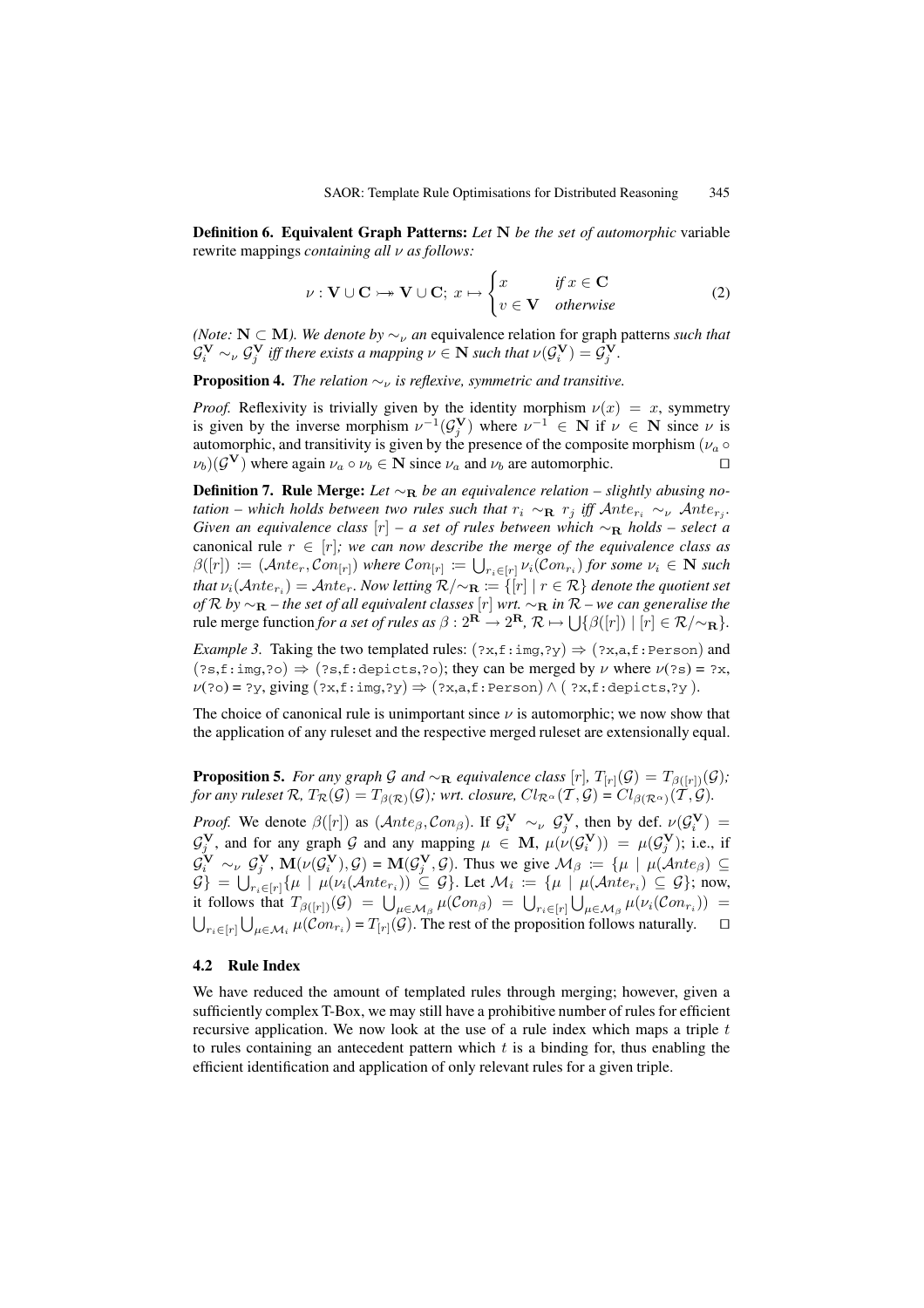**Definition 8. Rule Lookup:** *Given a triple* t *and ruleset* R*, the* rule lookup function *is*  $\omega$  :  $\mathbf{G} \times 2^{\mathbf{R}} \to 2^{\mathbf{R}}$ ,  $(t, \mathcal{R}) \mapsto \{r \in \mathcal{R} \mid \exists \mu \in \mathbf{M} : \exists t^{v} \in \mathcal{A}nte_{r} : (\mu(t^{v}) = t)\}.$ 

*Example 4.* Given a triple  $t := (\text{ex:me.a.f:Person})$ , and a simple example ruleset  $\mathcal{R} \coloneqq \{ (2x, f:img, ?y) \Rightarrow (2x, a, f: Person); (2x, a, f: Person) \Rightarrow (2x, a, f:$ *Agent* $);$  $(\gamma_{x,a},\gamma_{y}) \Rightarrow (\gamma_{y,a,r}:\text{Class})\}, \omega(t,\mathcal{R})$  returns a set containing the latter two rules.

A triple pattern has  $2^3 = 8$  possible forms:  $(?,?,?,), (s,?,?,), (?,,?,), (?,?,, o), (s, p, ?),$  $(?, p, o), (s, ?, o), (s, p, o)$ . Thus, we require eight indices for antecedent triple patterns, and eight lookups to perform  $\omega(t, \mathcal{R})$  – to find all relevant rules for a triple. We use seven in-memory hashtables storing the constants of the rule antecedent patterns as key, and a set of rules containing such a pattern as value; e.g.,  $\{(?x,a,f;Person)\}\$ is put into the  $(?, p, o)$  index with  ${a, f: Person}$  as key. Rules containing patterns without constants are stored in a set, as they are relevant to all triples.

#### **4.3 Rule Dependency – Labelled Rule Graph**

Within our rule index, there may exist rule dependencies: the application of one rule may/will lead to the application of another. Thus, instead of performing lookups for rules for each recursively inferred triple, we can model dependencies in our rule index using a rule graph. In Logic Programming, a rule graph is defined as a directed graph  $\mathcal{H} := (\mathcal{R}, \Omega)$  where  $(r_i, r_j) \in \Omega$  (i.e.,  $r_i \Omega r_j$ , read " $r_j$  follows  $r_i$ ") iff there exists a mapping  $\mu \in \mathbf{M}$  such that  $\mu(t^v) \in \mathcal{C}on_{r_i}$  for  $t^v \in \mathcal{A}nte_{r_j}$  (cf. [\[14\]](#page-16-14)).

By building and encoding such a rule graph into our index, we can "wire" the recursive application of rules for a given triple. However, from the merge function (or otherwise) there may exist rules with large consequent sets. We therefore extend the notion of the rule graph to a directed labelled graph with inclusion of the labelling  $\text{function } \lambda : \mathbf{R} \times \mathbf{R} \to 2^{\mathbf{G}^{\mathbf{V}}}; (r_i, r_j) \mapsto \{ t^v \in \mathcal{C}on_{r_i} \mid \exists \mu \in \mathbf{M} : \mu^{-1}(t^v) \in \mathcal{A}nte_{r_j} \};$ in simpler terms,  $\lambda(r_i, r_j)$  gives the set of consequent triple patterns in  $r_i$  that would be matched by patterns in the antecedent of  $r_j$ , labelling the edges  $\Omega$  of the rule graph with the consequent patterns that give the dependency.

*Example 5.* For a rule  $r_i := (?x, f:img, ?y) \Rightarrow (?x, a, f: Person) \land (?y, a, f: Image),$ and a rule  $r_j := (?s,a,f:Person) \Rightarrow (?s,a,f:Agent)$ , we say that  $r_i \Omega r_j$ , where  $\lambda(r_i, r_j) = \{(\text{?x}, \text{a}, \text{f}: \text{Person})\}.$ 

In practice, our rule index stores sets of elements of a linked list, where each element contains a rule and links to rules which are relevant for that rule's consequent patterns. Thus, for each input triple, we can retrieve all relevant rules for all eight possible patterns, apply those rules, and if successful, follow the respective labelled links to recursively find relevant rules without re-accessing the index until the next input triple.

#### **4.4 Rule Saturisation**

We very briefly describe one final and intuitive optimisation technique we investigated – which later evaluation demonstrates to be mostly disadvantageous – involving the *saturisation of rules*; we say that a subset of dependencies in the rule graph are *strong*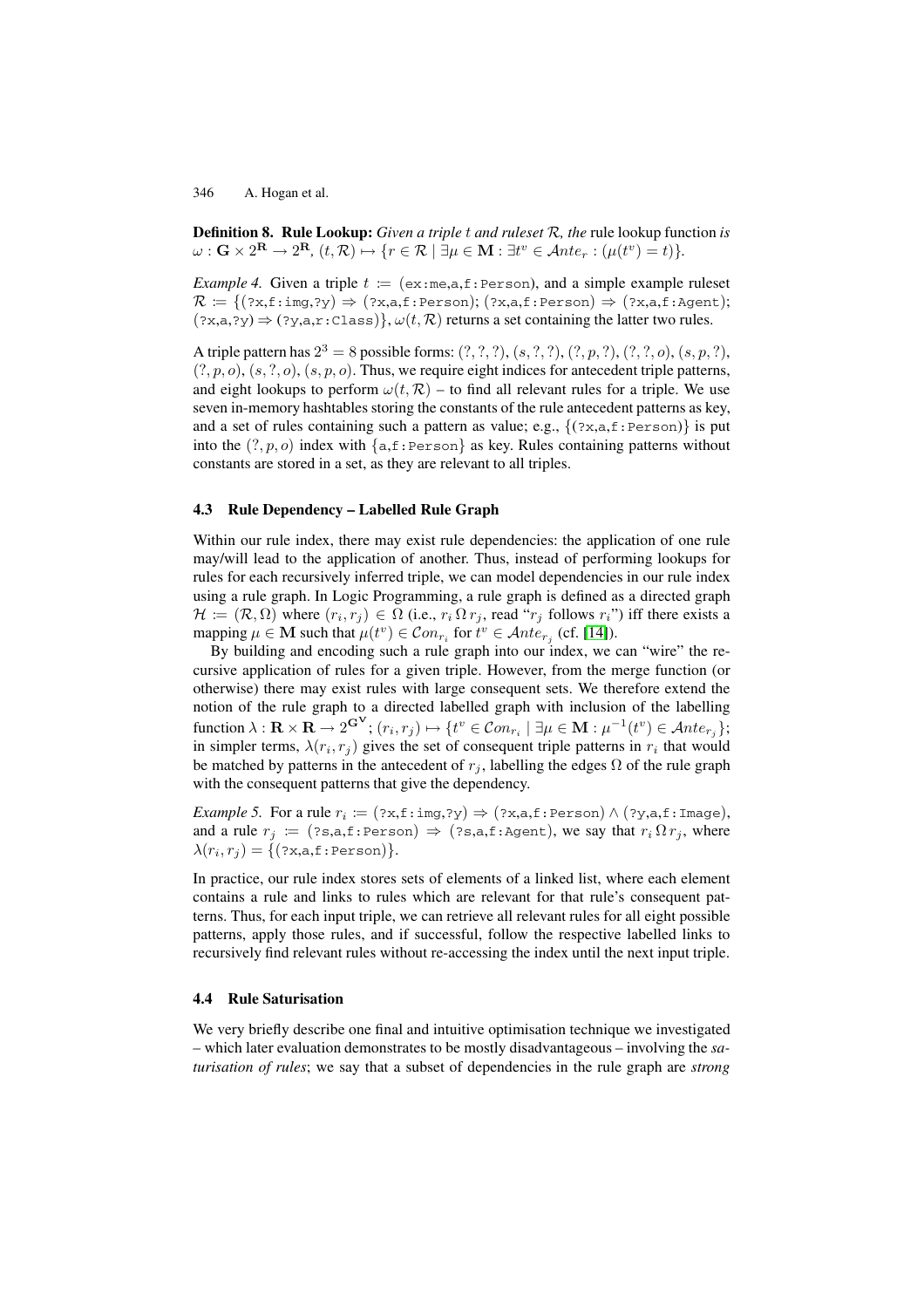**Algorithm 2.** Partial-indexing approach using templated rule optimisations **Required:**  $R$ ,  $G$ <br> **derive**  $\overline{T}^T$  and  $R^T$  as in Algorithm [1;](#page-6-0) */\** SCAN [1](#page-6-0): See Algorithm 1<sup>\*</sup>/ **2**  $\mathcal{R}^{\alpha} := \alpha(\mathcal{R}^{\mathbf{G}}); \mathcal{R}^{\beta} := \beta(\mathcal{R}^{\alpha});$  /\* template and merge T-split rules \*/ **3** build  $\omega$  index for  $\mathcal{R}^{\beta}$  encoding graph H with edges  $\lambda$ ;  $\gamma^*$  build rule index w/ dependencies \*/  $\mathcal{G}^{\tau} := \mathcal{G}_{0}^{\tau} := \mathcal{G} \cup \overline{\mathcal{T}}^{\tau} \cup \mathcal{A}\mathcal{x}; \mathcal{A} := \emptyset;$  /\* init A-Box structures \*/ for  $t^{I} \in \mathcal{G}_{0}^{\tau}$ **5 for**  $t^I \in \mathcal{G}_0^{\tau}$  **do**<br> **6 d**  $\mathcal{RG}_0^I := \emptyset; \mathcal{RG}_1^I := \{(r, t^I) \mid r \in \omega(t^I, \mathcal{R}^{\beta})\}; n := 1;$  **/\*** initialise relevant rules for  $t^{I \ */}$ while  $\mathcal{RG}_n^I \neq \mathcal{RG}_n^I$ **thile**  $\mathcal{RG}_n^I \neq \mathcal{RG}_{n-1}^I$  **do**<br> **for**  $(r, t) \in \mathcal{RG}_n^I \setminus \mathcal{RG}_{n-1}^I$  **do**<br> *for* $(r, t) \in \mathcal{RG}_n^I \setminus \mathcal{RG}_{n-1}^I$  **do**<br> *f***<sup>\*</sup> scan new rule/triple pairs \*/ 7 c while**  $\mathcal{R}\mathcal{G}_n^I \neq \mathcal{R}\mathcal{G}_{n-1}^I$  **do** <br>**8 do** *for*  $(r, t) \in \mathcal{R}\mathcal{G}_n^I \setminus \mathcal{R}\mathcal{G}_n^I$  **do** *the defective pairs*  $*$ */\** scan new rule/triple pairs  $*$ /  $\mathcal{G}_{rt} := \emptyset; \mathcal{RG}_{n+1}^I := \mathcal{RG}_n^I;$ <br>if  $|\mathcal{A}nte_r| > l$  then **9**  $\mathcal{G}_{rt} := \emptyset; \mathcal{RG}_{n+1}^1 := \mathcal{RG}_n^I;$  /\* initialise state for rule triple pair \*/<br> **10 if**  $|\mathcal{A}nte_r| > I$  **then** /\* if rule requires A-Box join \*/ **<sup>/\*</sup>** if rule requires A-Box join \*/<br>/\* for each assertional pattern \*/ for  $t^i$  $\in$  Ante<sup>G</sup> do **11 do** *l* **<b>***t*  $\in$  *do d d i* **<b>c** *d di*  $\exists \mu \in \mathbf{M} : \mu(t^{\nu}) = t$  **then**  $\mathcal{A} := \mathcal{A} \cup \{t\}$ ;  $\qquad \qquad$  *f* index *t* if needed \*/ **13 c**  $G_{rt} := T_r(\overline{T}^{\tau}, A);$  /\* apply 'A-Box join rule' over index \*/ **14 else**<br> **15 else**<br> **15 else**<br> **15 else**<br> **15 else**<br> **15 else**<br> **15 e 15 c**  $\mathcal{G}_{rt} := T_r(\overline{T}^{\tau}, \{t\});$  /\* apply 'non A-Box join rule' for t \*/ **16 if**  $\mathcal{G}_{rt} \neq \emptyset$  **then** */\** if rule creates inference \*/<br> **17 if**  $\mathcal{G}_{rt} \neq \emptyset$  **then** *l* **for**  $r^+ : (r, r^+) \in \Omega$  **do** *l*<sup>\*</sup> find successive rules in graph \*/ **for h i l for**  $r^+$  :  $(r, r^+) \in \Omega$  **do** *f for f <i>f* **<b>***f f f for f f f f f f f f f f f f f f <i>f f f f f f* for  $t_n^v$ **18 do** *here do here do for t***<sup>n</sup> <b>***do <i>f***<sup>n</sup> <b>***do for the consequent patterns bound \*/<br><b>19 d <i>for t***<sub>n</sub><sup>***n***</sup> <b>***g d***<sub>n</sub>**<sub>1</sub> **i** =  $\mathcal{R}\mathcal{G}_{n+1}^I \cup \{(r^+, t_n) \mid t_n \in \mathcal{G}_{rt}\}$ }; /\* ad  $\begin{array}{|c|c|c|c|c|}\hline \rule{0pt}{12pt}\quad & \quad\quad & \mathcal{R}\mathcal{G}_{n+1}^I \coloneqq \mathcal{R}\mathcal{G}_{n+1}^I \cup \{(r^+, t_n) \mid t_n \in \mathcal{G}_{rt})\}; & \text{\it $\;\;\mathbb{M}$ add rule/triple pair $\mathbb{W}$} \end{array}$ **20** *n***++; <b>***n***++;** *<i>n n x <i>n <i>x <i>n <i>x <i>x <i>x <i>x <i>x <i>x <i>x <i>x <i>x <i>x <i>x <i>x <i>x <i>x***</del>** *<i>x***</del> <b>***<i>x <i>x <i>x <i>x <i>x*  $\overline{\mathcal{G}}^{\tau} := \overline{\mathcal{G}}^{\tau} \cup \{t \mid (r, t) \in \mathcal{RG}_{n}^{I}\};$  $\overline{\mathcal{G}}^{\tau}:=\overline{\mathcal{G}}^{\tau}\cup\{t\mid (r,t)\in\mathcal{RG}_{n}^{I}\};$  /\* write recursive inferences for  $t^{I}$  to output \*/ **Return** :  $\overline{\mathcal{G}}$ 

<span id="page-10-0"></span>*dependencies*, where the successful application of one rule *will* always lead to the successful application of another. For linear rules, we can saturate rules by pre-computing the recursive rule application of its dependencies; we give the gist with an example:

*Example 6.* Take rules  $r_i := (?x, f:img, ?y) \Rightarrow (?x, a, f: Person) \wedge (?y, a, f: Image),$  $r_j := (?s,a,f:Person) \Rightarrow (?s,a,f:Agent), r_k := (?x,a,Y) \Rightarrow (?y,a,r:Class)).$ We can see that  $r_i \Omega r_i$ ,  $r_i \Omega r_k$ ,  $r_j \Omega r_k$ . We can remove the links from  $r_i$  to  $r_j$  and  $r_k$ (and similarly from  $r_i$  to  $r_k$ ) by saturating  $r_i$  to  $(?x,f:img,?y) \Rightarrow (?x,a,f:Person) \land$ (?y,a,f:Image)∧ (?x,a,f:Agent)∧(f:Person,a,r:Class)∧(f:Image,a,r:Class) ∧ (f:Agent,a,r:Class)}.

As we will see in Sections [4.6](#page-11-0) & [5.2,](#page-13-0) saturisation produces more duplicates and thus puts more load on the duplicate-removal cache, negatively affecting performance.

## **4.5 Optimised Partial Indexing Approach Using Template Rules**

We now integrate the above notions as optimisations for the partial indexing approach, with the new procedure detailed in Algorithm [2.](#page-10-0) We no longer need to bind T-Box patterns during A-Box access; we mitigate the cost of extra templated rules by first merging rules, and instead of brute-force applying all rules to all triples in the A-Box reasoning scan, we use our linked rule index to retrieve only relevant rules for a given triple and to find recursively relevant rules. We now initially evaluate our methods.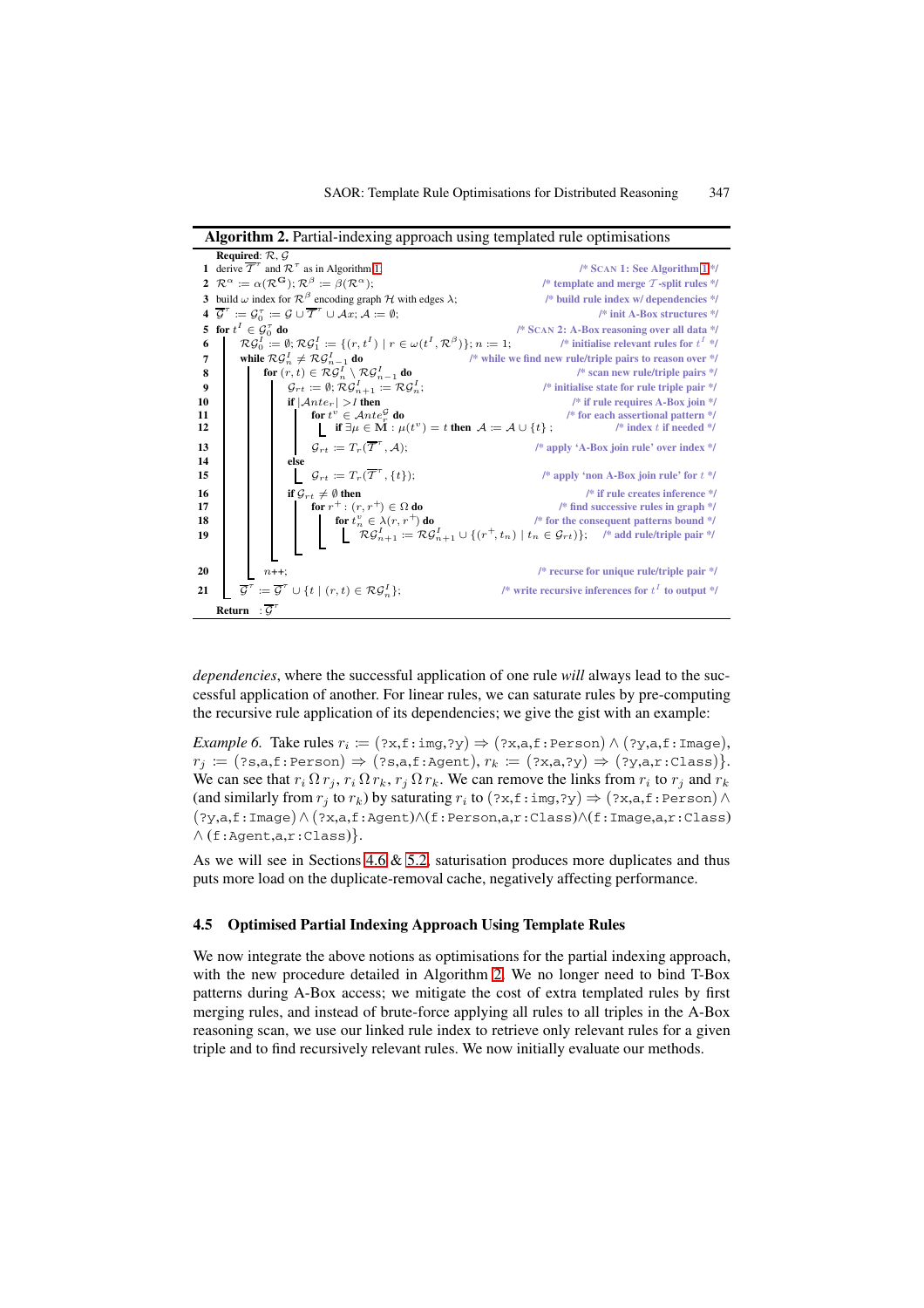| input                                    | LUBM(10) - 1.27M data triples, 295 ontology triples |    |         |     |        |                |          |     |                 |               |      |                |                  |      |                 |          |     |                 |
|------------------------------------------|-----------------------------------------------------|----|---------|-----|--------|----------------|----------|-----|-----------------|---------------|------|----------------|------------------|------|-----------------|----------|-----|-----------------|
| fragment                                 | <b>RDFS</b>                                         |    |         |     | $pD^*$ |                |          |     | <b>OWL 2 RL</b> |               |      |                |                  |      |                 |          |     |                 |
| inferred                                 | 748 <sub>k</sub>                                    |    |         |     | 1,328k |                |          |     | 1,597k          |               |      |                |                  |      |                 |          |     |                 |
| tmpl. rules                              | 149                                                 |    |         |     | 175    |                |          |     |                 | 378           |      |                |                  |      |                 |          |     |                 |
| after merge                              | 87                                                  |    |         |     | 108    |                |          |     |                 | 119           |      |                |                  |      |                 |          |     |                 |
| config.                                  | Ν                                                   | NI |         |     |        | TI TIM TIMSI   |          | ΝI  |                 |               |      | TI TIM TIMS    |                  |      |                 |          |     | <b>TIM TIMS</b> |
| time<br>' S،                             | 99                                                  |    | 117 404 | 89  | 81     | 69 I           | 365      | 391 | 734             | 227           |      | 225            | 858              | 940  | 1.690           | 474      |     | 465             |
| rule apps<br>(m)                         | $16.5$ 15.5 308 11.3                                |    |         |     | 9.91   |                | 7.8 62.5 | 50  |                 | 468122.9121   |      | 13.91          | 49               |      | 1,115 81.8 78.6 |          |     | 75.6            |
| success $ 43.4 46.5 2.4 64.2 62.6 $<br>g |                                                     |    |         |     |        | 52.3 18.8 23.4 |          |     |                 | 2.6 51.5 48.7 |      | 61.3           | 4.2 <sub>l</sub> | 5.61 |                 | 0.8 10.5 | 6.8 | 15              |
| cache hit<br>(m)                         | $10.8$ 10.8                                         |    |         | 8.2 | 8.2    |                | II19.1   | 19. |                 | 15.           | 14.9 | 38.7 16.5 16.5 |                  |      | 13.1            |          |     | 34.4            |

<span id="page-11-1"></span>**Table 1.** Details of reasoning for LUBM(10) given different reasoning configurations

#### <span id="page-11-0"></span>**4.6 Preliminary Performance Evaluation**

In order to initially evaluate the above optimisations, we applied small-scale reasoning for RDFS (minus the infinite  $rdf$ : n axiomatic triples [\[4\]](#page-16-9)), pD\* and OWL 2 RL/RDF over LUBM(10) [\[3\]](#page-16-15), consisting of about 1.3m triples – note that we do exclude **lg**/**gl** rules for RDFS/pD\* since we allow generalised triples [\[2\]](#page-16-10). All evaluation in this paper has been run on single-core 2.2GHz Opteron x86-64 machine(s) with 4GB of main memory. Table [1](#page-11-1) gives the performance for the following partial-indexing configurations: (i) N: 'normal'  $\mathcal T$ -split closure; (ii) NI: normal  $\mathcal T$ -split closure with linked rule index; (iii) T:  $\mathcal T$ -split closure wrt. templated rules; (iv) TI:  $\mathcal T$ -split closure wrt. linked templated rule index; (v) TIM:  $T$ -split closure wrt. linked & merged templated rule index; (vi) TIMS:  $\tau$ -split closure wrt. linked, merged & saturated templated rule index.

In all approaches, exhaustively applying templated rules demonstrates the worst performance; after indexing the approach becomes the most efficient. RDFS gains little in the way of improvement, but in fact only contains 8 rules requiring A-Box data: the reduction in rule applications given by templating and indexing is modest. OWL 2 RL and  $pD^*$  take just over half the time for  $T1^*$  vs.  $N^*$  approaches. A correlation between increased rule applications and increased inferencing time is evident, but sometimes fails: e.g., for pD<sup>\*</sup>, TIMS gives less rule applications than TIM, but takes more time – in such cases, we see the cache encountering more duplicates – as mentioned, saturated rules can immediately produce a batch of duplicates that would otherwise halt a chain of inferences mid-way. OWL 2 RL creates more templated rules than  $pD^*$  due to expanded T-Box level reasoning, but these are merged to a number just above pD\*: OWL 2 RL supports intersection-of inferencing used by LUBM and not in pD\*. LUBM does not contain OWL 2 constructs, but redundant rules are factored out during templating.

Although we improve the performance of  $pD^*$  and OWL 2 RL/RDF inferencing, we perform A-Box joins in-memory, and in fact cannot scale much beyond the limited scale above for these fragments: again our optimisations focus on linear rules. We now reunite with our original use-case of Linked Data reasoning, focussing on the application of linear rules and shifting up three orders of magnitude.

## **5 Reasoning for Linked Data**

Again, we aim at reasoning over Linked Data for the SWSE project. In previous works, we have investigated the unique challenges of reasoning over the open Web, and identified the need for scale, incompleteness, and consideration of the source of data.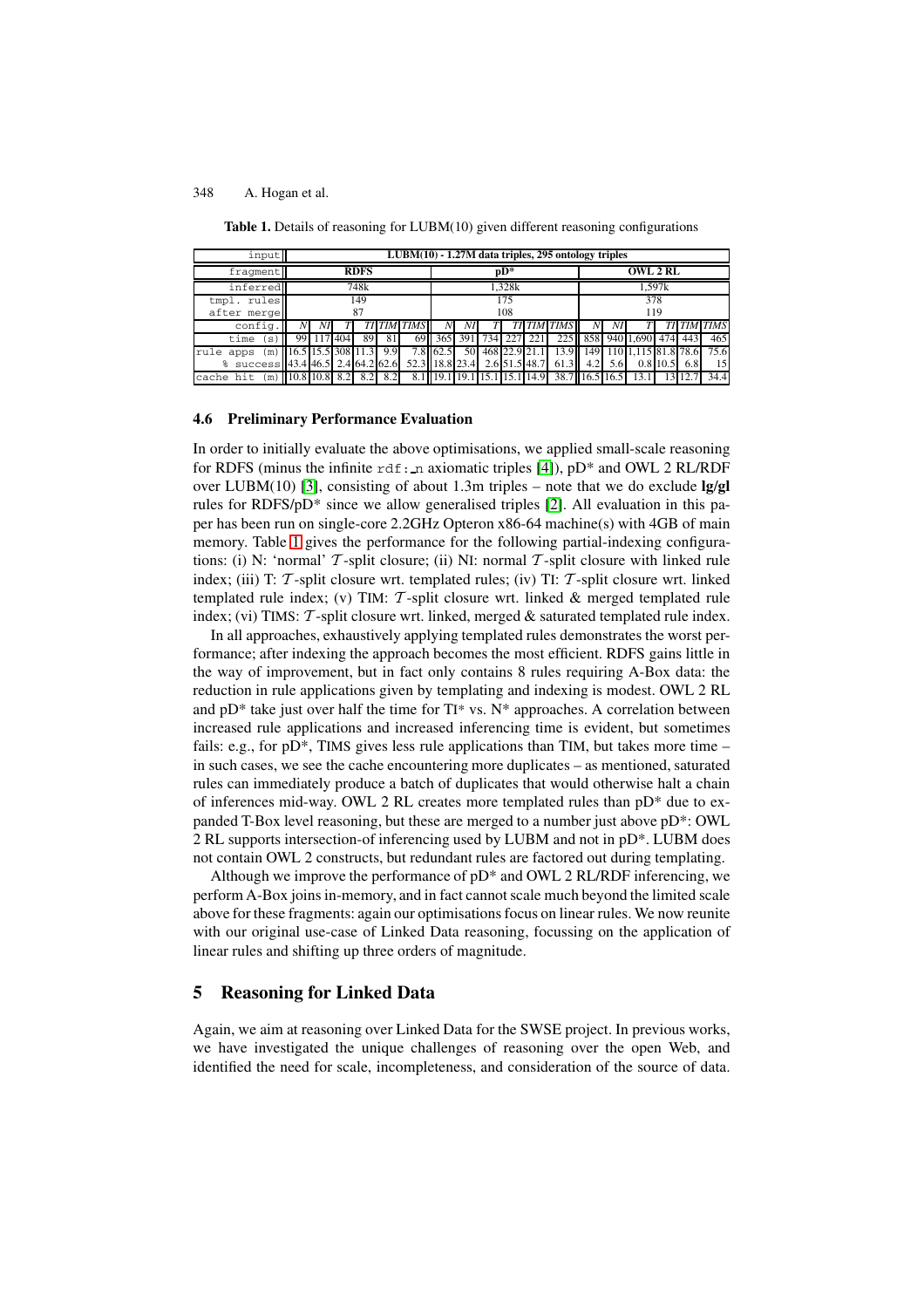In [\[8\]](#page-16-4), we applied reasoning over 1 billion Linked Data triples *using T-Box optimisations specific to a subset of pD\**; we (i) demonstrated that aside from equality reasoning, pD\* rules which do not require A-Box joins covered 99% of inferences possible in our Web dataset, based on the observation that the most commonly instantiated vocabularies on the Web typically use lightweight RDFS and OWL terms supportable by linear rules; (ii) discussed the dangers of applying materialisation over open Web data, which can naïvely lead to an explosion of inferences: for example, one document<sup>[1](#page-12-0)</sup> defines owl:Thing to be a member of 55 union classes, another defines nine *properties* as the domain of  $\text{rdf}: \text{type}^2$  $\text{rdf}: \text{type}^2$ , etc. Observation (i) ties in with our linear-rule optimisations; however, equality reasoning requires A-Box joins: we see owl: sameAs related inferencing as very important for data integration within the Linked Data use-case, but prefer a decoupling of such reasoning – which entails its own requirements and challenges – and have analysed the issue separately in previous works [\[10\]](#page-16-16). Observation (ii) motivates our next discussion: we now reintroduce our notion of *authoritative reasoning*.

#### **5.1 Authoritative Reasoning**

In order to curtail the possible side-effects of open Web data publishing, we include the source of data in inferencing. Our methods are based on the view that a publisher instantiating a vocabulary's term (class/property) thereby accepts the inferencing mandated by that vocabulary (and recursively referenced vocabularies) for that term. Thus, once a publisher instantiates a term from a vocabulary, only that vocabulary and its references should influence what inferences are possible through that instantiation.

Firstly, we must define the relationship between a term and a vocabulary. We view a term as an RDF constant, and a vocabulary as a Web document: we give the function  $http: U \rightarrow 2^{\mathbf{G}}$  as the mapping from a URI (a Web location) to an RDF graph it may provide by means of a given HTTP lookup. In Linked Data principles, dereferencable URIs are encouraged; dereferencing can be seen as a function  $deref : U \to U$  which maps one URI to another by means of HTTP dereferencing mechanisms (this may include removal of a URI fragment identifier and recursive but finite redirects, and maps a URI to itself in case of failure; such functions are fixed to the time the data was crawled).

We then give the authoritative function:

$$
auth: \mathbf{U} \to 2^{\mathbf{C}}; \ u \mapsto \{c \mid c \in \mathbf{B}, c \in t \in \text{http}(u) \text{ or } c \in \mathbf{U}, \text{deref}(c) = u\} \tag{3}
$$

where a Web document is authoritative for URIs which dereference to it and the blank nodes it contains; e.g., the FOAF vocabulary is authoritative for terms in its namespace.

To negate the effects of non-authoritative axioms on reasoning over Web data, we apply restrictions to the  $\mathcal{T}$ -split rule application of rules in  $\mathbb{R}^{\mathbf{T}G}$ , whereby, for the mapping  $\mu$  of the rule application as before, there must additionally exist a  $\mu(v)$  such that  $v \in \mathbf{V}(\mathcal{A}nte^{\mathcal{T}}) \cap \mathbf{V}(\mathcal{A}nte^{\mathcal{G}}), \mu(v) \in \overline{auth(u)}, \mu(\mathcal{A}nte^{\mathcal{T}}) \subseteq \overline{http(u)}^3$  $v \in \mathbf{V}(\mathcal{A}nte^{\mathcal{T}}) \cap \mathbf{V}(\mathcal{A}nte^{\mathcal{G}}), \mu(v) \in \overline{auth(u)}, \mu(\mathcal{A}nte^{\mathcal{T}}) \subseteq \overline{http(u)}^3$ 

 $\frac{1}{2}$ http://lsdis.cs.uga.edu/~oldham/ontology/wsag/wsag.owl<br> $\frac{2}{2}$ <http://www.eiao.net/rdf/1.0>

<span id="page-12-0"></span>

<span id="page-12-2"></span><span id="page-12-1"></span><sup>&</sup>lt;sup>3</sup> Note here that we restrict the T-Box segment of a  $\mathbf{R}^{\mathbf{T}\mathbf{G}}$  rule to be instantiated by one document; this is not so restrictive where in OWL 2 RL/RDF, all such rules contain one 'T-Box axiom', possibly described using multiple triples; cf. [\[8\]](#page-16-4). Also, we do not consider the results of T-Box level reasoning as authoritative.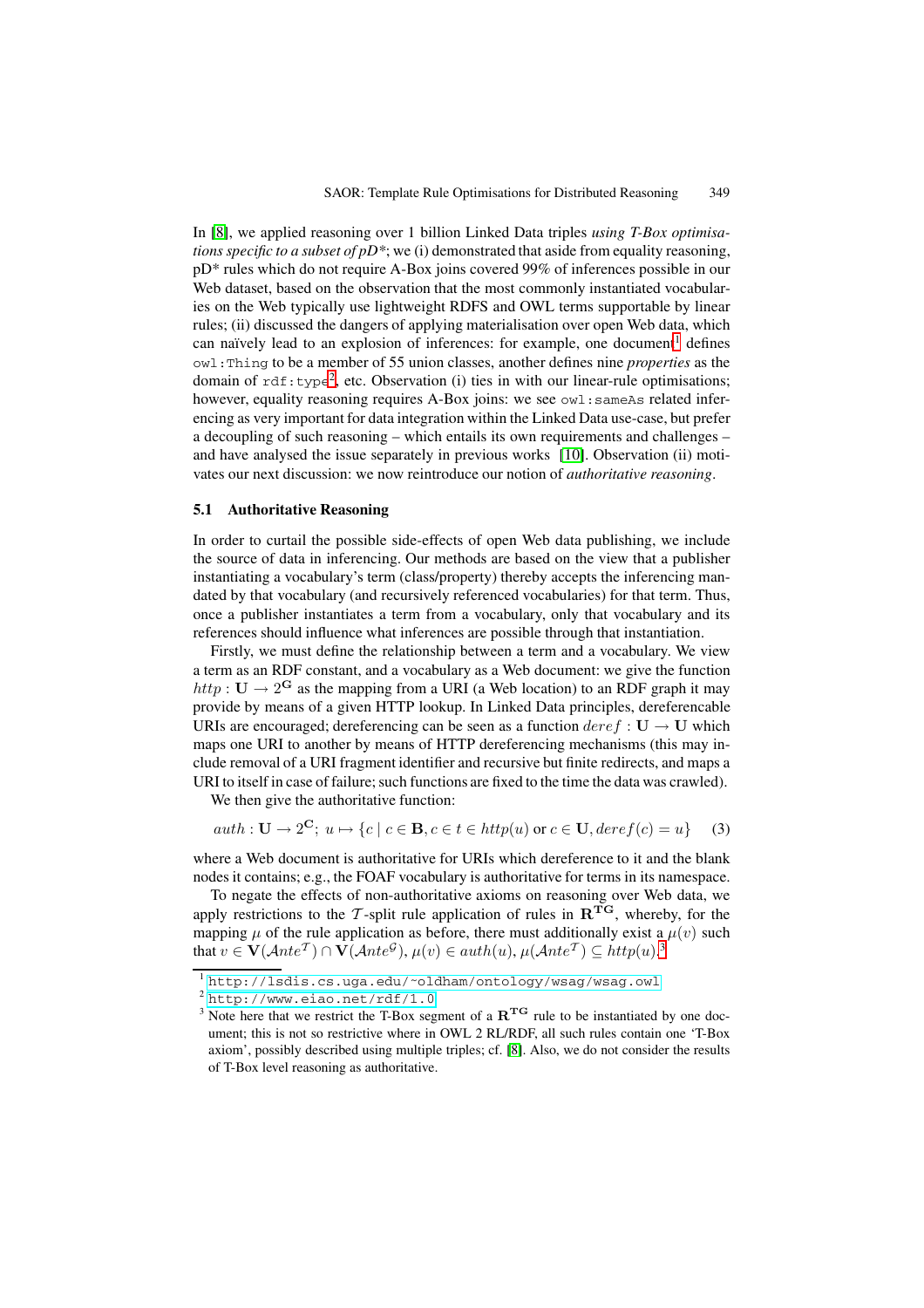*Example 7.* Take rule  $r^{\dagger} := (?c1, r: \text{subClassOf}, ?c2) \land (?x, a, ?c1) \Rightarrow (?x, a, ?c2).$ Here,  $\mathbf{V}(\mathcal{A}nt e_{r^{\tau}}^{\mathcal{T}}) \cap \mathbf{V}(\mathcal{A}nt e_{r^{\tau}}^{\mathcal{G}}) = \{ \text{?c1} \}.$  Take an A-Box triple (ex:me,a,f:Person);  $\mu$ (?c1) = f: Person. Let  $dereff$ (f: Person) = f: the FOAF spec; now,  $\{u \mid \mu$ (?c1)  $\in$  $auth(u) = {f:}.$  Any triple of the form  $(f:Person,r:subClassOf,?c2)$  must come from  $f$ : for the rule to be authoritatively applied. Note that  $\partial c^2$  can be arbitrarily bound; i.e., FOAF can *extend* any classes they like.

We refer the reader to [\[8\]](#page-16-4) for more detail on authoritative reasoning. Note that the previ-ous two examples from documents in Footnotes [1](#page-12-0)  $\&$  [2](#page-12-1) are ignored by the authoritative reasoning. Since authoritativeness is on a T-Box level, we can apply the above additional restriction to our templating function when binding the terminological patterns of the rules to derive a set of *authoritative templated rules*.

#### <span id="page-13-0"></span>**5.2 Linked Data Reasoning Evaluation**

We now give evaluation over 1.12b quads (947m unique triples) of Linked Data crawled for SWSE in May 2010. Note that we use a GZip compressed file of quadruples as input to the reasoning process: the fourth element element encodes the provenance (Web source) of the contained triple; we also require information about redirects encountered in the crawl to reconstruct the  $dere f$  function. We output a flat file of GZipped triples. We perform reasoning over a subset of OWL 2 RL/RDF containing 42 rules: firstly, we omit datatype reasoning which can lead to the inference of near-infinite triples (e.g., 1.000<sup> $\wedge \wedge$ </sup>xsd:float owl:sameAs 1.00<sup> $\wedge \wedge$ </sup>xsd:float); secondly, we currently omit inconsistency checking rules (we will examine use-cases for these rules in later work); thirdly, we omit rules which infer 'tautologies' – statements that hold for every term in the graph, such as reflexive  $\text{ow1:}\text{sameAs}$  statements (we also filter these from the output). Given our use-case SWSE, we wish to infer a circumspect amount of data with utility for query-answering – completeness is not a requirement (cf. [\[5\]](#page-16-17) for related discussion). For reasons of efficiency as described, we omit rules which require A-Box joins. Thus, our subset consists of the OWL 2 RL/RDF axiomatic rules, 'schema rules'[\[2,](#page-16-10) Table 9], and rules with one assertional pattern which we give in Table [3.](#page-15-0)

Reasoning over the dataset described inferred 1.58b raw triples, which were filtered to 1.14b triples removing non-RDF generalised triples and 'tautological statements' – post-processing revealed that 962m (∼61%) were unique and had not been asserted (roughly a 1:1 *reasoned*:*asserted* ratio). The first step – extracting 1.1m T-Box triples from the dataset – took 8.2 hrs. Subsequently, Figure [1](#page-14-0) gives the results for reasoning on one machine for each approach as before. T-Box level processing  $-e.g.,$  templating, rule indexing, etc. – took roughly the same time. For A-Box reasoning, saturation causes the same problems with extra duplicate triples as before, and so the fastest approach is TIM, which takes  $\sim$ 15% of the time for the naïve T-split closure algorithm; we also show the linear performance of TIM in Figure [1](#page-14-0) (we would expect all methods to be similarly linear). 301k templated rules with 2.23m links are merged to 216k with 1.15m links; after saturation, each rule has an average of 6 consequent patterns and all links are successfully removed. Note that with 301k templated rules without indexing, applying all rules to all statements would take approx. 19 years.

Since all of our rules are linear, we can also distribute our approach by flooding the templated rules to all machines. In Table [2,](#page-14-1) we give the performance of such an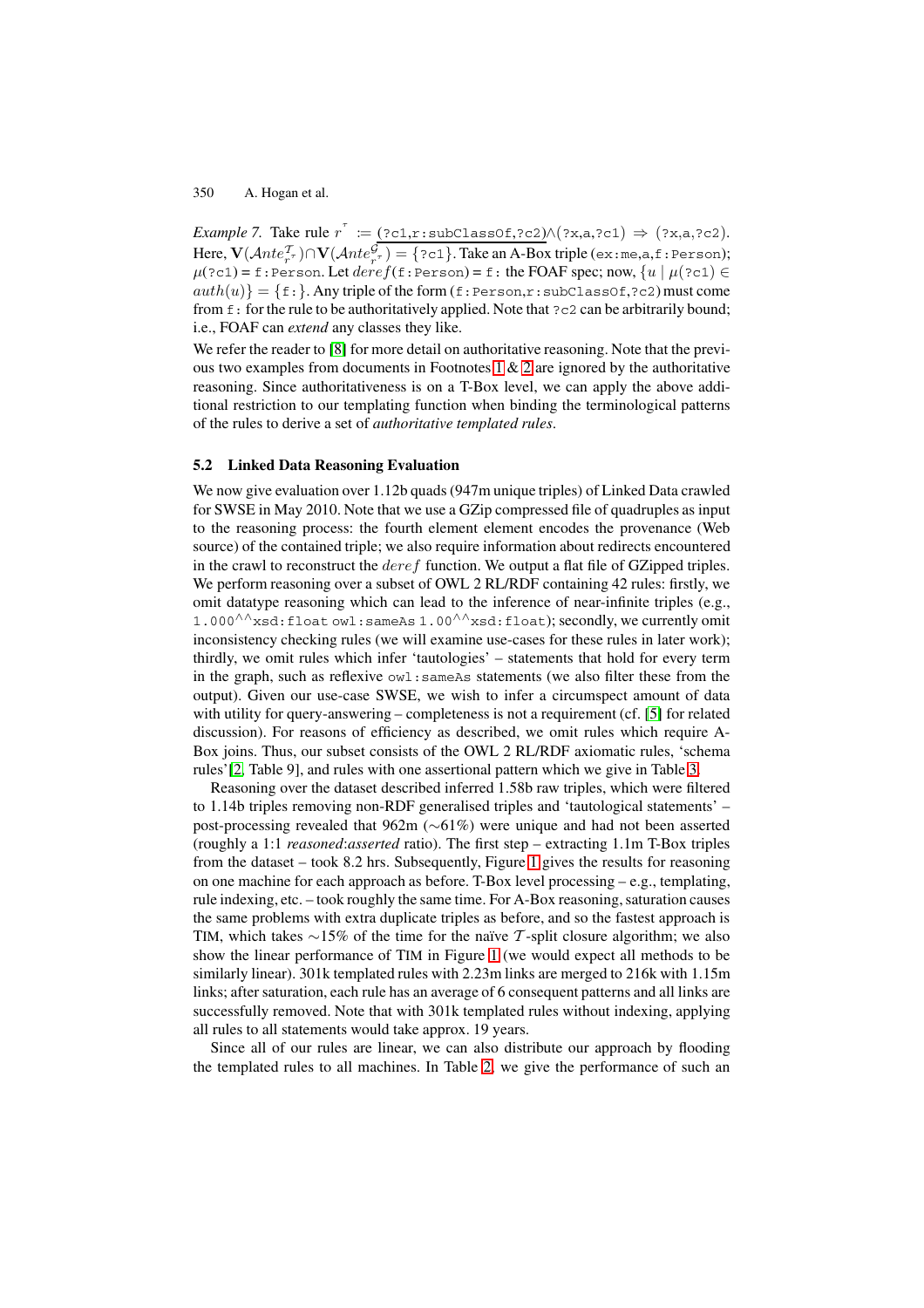

<span id="page-14-2"></span><span id="page-14-0"></span>**Fig. 1.** Performance for reasoning over 1.1B statements on one machine for all approaches *(left)*, and detailed throughput performance for A-Box reasoning using the fastest approach *TIM (right)*

**Table 2.** Distributed reasoning in minutes using TIM for 1, 2, 4  $\&$  8 machines

<span id="page-14-1"></span>

|     |      | Machines Extract T-Box Build T-Box Reason A-Box Total |           |
|-----|------|-------------------------------------------------------|-----------|
| 192 | 8.9  |                                                       | 1062 1565 |
| 240 | 10.2 | 465                                                   | 7191      |
| 131 | 10.4 | 239                                                   | 383       |
| 67  | 9.8  |                                                       |           |

approach for 1, 2, 4, and 8 machines using a simple RMI architecture [\[9\]](#page-16-2). Note that the most expensive aspects of the reasoning process – extracting the T-Box from the dataset and reasoning over the A-Box – can be executed independently in parallel. The only communication required between machines is the aggregation of the T-Box, and creation of the shared templated-rule index: this takes ∼10 mins, and becomes the lower bound for time taken for distributed evaluation with arbitrary machine count. In summary, we perform reasoning over 1.12b Linked Data triples in 3.35 hours using 8 machines, deriving 1.58b inferred triples, of which 962m are novel and unique.

# **6 Related Work**

We have discussed our previous work on SAOR throughout the paper. Following initial work on SAOR – which had not yet demonstrated distribution – a number of scalable distributed reasoners adopted a similar approach to partial indexing herein reformalised. Weaver et al. [\[19\]](#page-16-6) discuss a similar approach for distributed reasoning over RDFS; however, their experiments were solely over LUBM and their discussion was specific to RDFS. Urbani et al. [\[18\]](#page-16-7) use MapReduce for distributed reasoning for RDFS over 850m Linked Data triples; they do not consider authority and produce 30b triples which is too much for our SWSE use-case – interestingly, they also tried  $pD^*$  on 35m Web triples and stopped after inferring 3.8b inferences in 12 hours, lending strength to our arguments for authoritative reasoning. In very recent work, the same authors [\[17\]](#page-16-8) apply incomplete but comprehensive pD\* to 100b LUBM triples, discussing rule-specific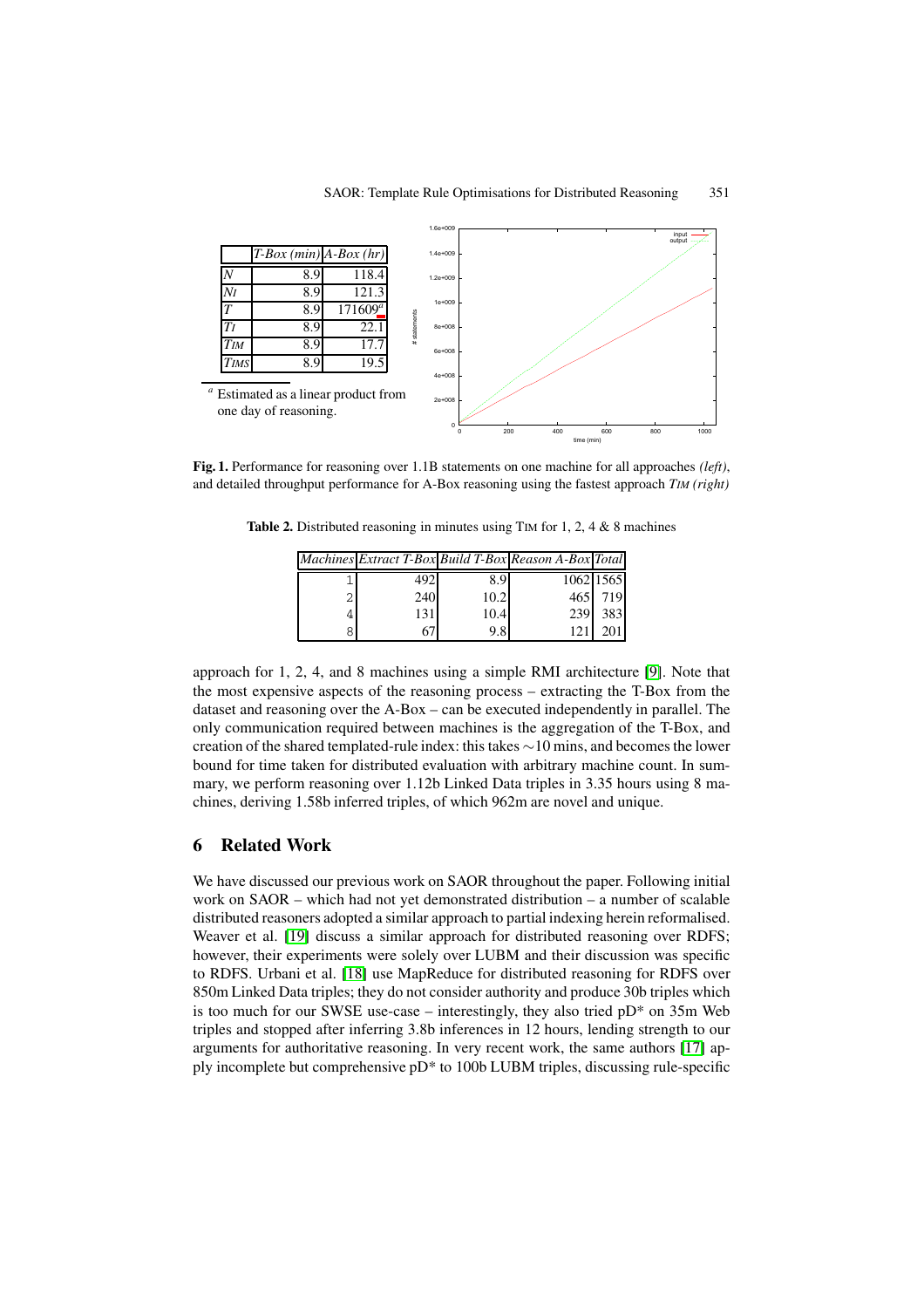optimisations for performing join rules over pD\*: however, we feel that materialisation wrt. rules over 1b triples of arbitrary Linked Data is still an open research goal.

A viable alternative approach to Web reasoning employed by Sindice [\[1\]](#page-16-0) – the relation to which is discussed in depth in [\[8\]](#page-16-4) – is to consider merging small "per-document" closures which quarantines reasoning to a given document and the related documents it either implicitly or explicitly imports. Works on LDSR select clean subsets of Linked Data ∼0.9b triples and apply reasoning using the proprietary BigOWLIM reasoner [\[11\]](#page-16-18).

With respect to template rules, DLEJena [\[13\]](#page-16-12) uses the Pellet DL reasoner for T-Box level reasoning, and uses the results to template rules for the Jena rule engine; they only demonstrate methods on synthetic datasets up to a scale of ∼1M triples. We take a somewhat different direction, discussing optimisations for partial-indexing.

**Table 3.** OWL 2 RL/RDF rules we apply *for Web reasoning* with exactly one assertional pattern. Authoritative variable positions are given in bold. Not shown are axiomatic and schema rules [\[2\]](#page-16-10).

<span id="page-15-0"></span>

| $R^{\mathbf{G}^1}$<br>: only one assertional pattern in antecedent |                                                       |                                     |                                       |  |  |  |  |
|--------------------------------------------------------------------|-------------------------------------------------------|-------------------------------------|---------------------------------------|--|--|--|--|
| <b>OWL2RL</b>                                                      | <b>Antecedent</b>                                     | Consequent                          |                                       |  |  |  |  |
|                                                                    | terminological                                        | assertional                         |                                       |  |  |  |  |
| eq-sym                                                             |                                                       |                                     | ?x owl:sameAs ?y . ?y owl:sameAs ?x . |  |  |  |  |
| prp-dom                                                            | ?p rdfs:domain ?c.                                    | ?x ?p ?y.                           | ?x a ?c.                              |  |  |  |  |
| prp-rng                                                            | ?p rdfs:range ?c.                                     | ?x ?p ?y.                           | $?y$ a $?c$ .                         |  |  |  |  |
|                                                                    | prp-symp <sup>2</sup> p a owl:SymmetricProperty.      | ?x ?p ?y.                           | $?y ?p ?x$ .                          |  |  |  |  |
| prp-spo1                                                           | $?p_1$ rdfs:subPropertyOf $?p_2$ .                    | $?x ?p_1 ?y.$                       | $?x ?p_2 ?y.$                         |  |  |  |  |
| $\overline{prp}$ -eqp1                                             | $?p_1$ owl:equivalentProperty ? $p_2$ .               | $?x ?p_1 ?y.$                       | $?x ?p_2 ?y.$                         |  |  |  |  |
| prp-eqp2                                                           | $?p_1$ owl: equivalent Property $?p_2$ .              | $\overline{?x}$ ?p <sub>2</sub> ?y. | $\overline{?x}$ ?p <sub>1</sub> ?y.   |  |  |  |  |
| prp-inv1                                                           | $?p_1$ owl:inverseOf $?p_2$ .                         | $?x ?p_1 ?y.$                       | $?y ?p_2 ?x.$                         |  |  |  |  |
| prp-inv2                                                           | $?p_1$ owl:inverseOf $?p_2$ .                         | $?x ?p_2 ?y.$                       | $?y ?p_1 ?x.$                         |  |  |  |  |
| $cls-int2$                                                         | ?c owl:intersectionOf $(2c_1 \dots 2c_n)$ .           | ?x a ?c.                            | $?x a ?c_1?c_n.$                      |  |  |  |  |
| cls-uni                                                            | ?c owl:unionOf $(2c_1  2c_i  2c_n)$ .                 | ?x a ?c <sub>i</sub>                | ?x a ?c.                              |  |  |  |  |
| cls-svf2                                                           | ?x owl:someValuesFrom owl:Thing ; owl:onProperty ?p.  | ?u ?p ?v.                           | ?u a ?x.                              |  |  |  |  |
| $cls-hv1$                                                          | ?x owl:has Value ?y; owl:on Property ?p.              | ?u a ?x.                            | $?u$ $?p$ $?y$ .                      |  |  |  |  |
| cls-hv2                                                            | ?x owl:has Value ?y; owl:on Property ?p.              | ?u ?p ?y.                           | $?u$ a $?x$ .                         |  |  |  |  |
| cax-sco                                                            | $?c1$ rdfs:subClassOf $?c2$ .                         | $?x a ?c_1.$                        | $?x a ?c2$ .                          |  |  |  |  |
| cax-eqc1                                                           | $?c1$ owl: equivalent Class $?c2$ .                   | $?x a ?c_1.$                        | $?x a ?c2$ .                          |  |  |  |  |
| $\overline{\text{cax-eqc2}}$                                       | ?c <sub>1</sub> owl:equivalentClass ?c <sub>2</sub> . | $?x a ?c2$ .                        | $?x a ?c_1.$                          |  |  |  |  |

# **7 Conclusion**

We have introduced the notion of terminological data for RDF(S)/OWL, and have generalised and formalised the notion of partial indexing techniques which are optimised for application of linear rules and which rely on a separation of terminological data – a non-recursive segment of the data; we then related the derived closure to semi-naïve evaluation. We subsequently discussed inclusion of a template function in such an algorithm, showing that naïvely, templated rules worsen performance, but with rule merging, indexing and linking techniques, templated rules outperform the base-line  $\mathcal T$ -split closure esp. for a complex T-Box. This work, along with DLEJena, supports uncited claims within the recently standardised RIF working group that rule templating offers a more efficient solution for supporting OWL 2 RL than a direct translation of OWL 2 RL/RDF rules [\[15,](#page-16-13) Section 1]. We then reintroduced some discussion relating to reasoning over Linked Data, including our notion of authoritativeness, and demonstrated scalable distributed reasoning over a subset of OWL 2 RL for 1.1b quads (without need for manual